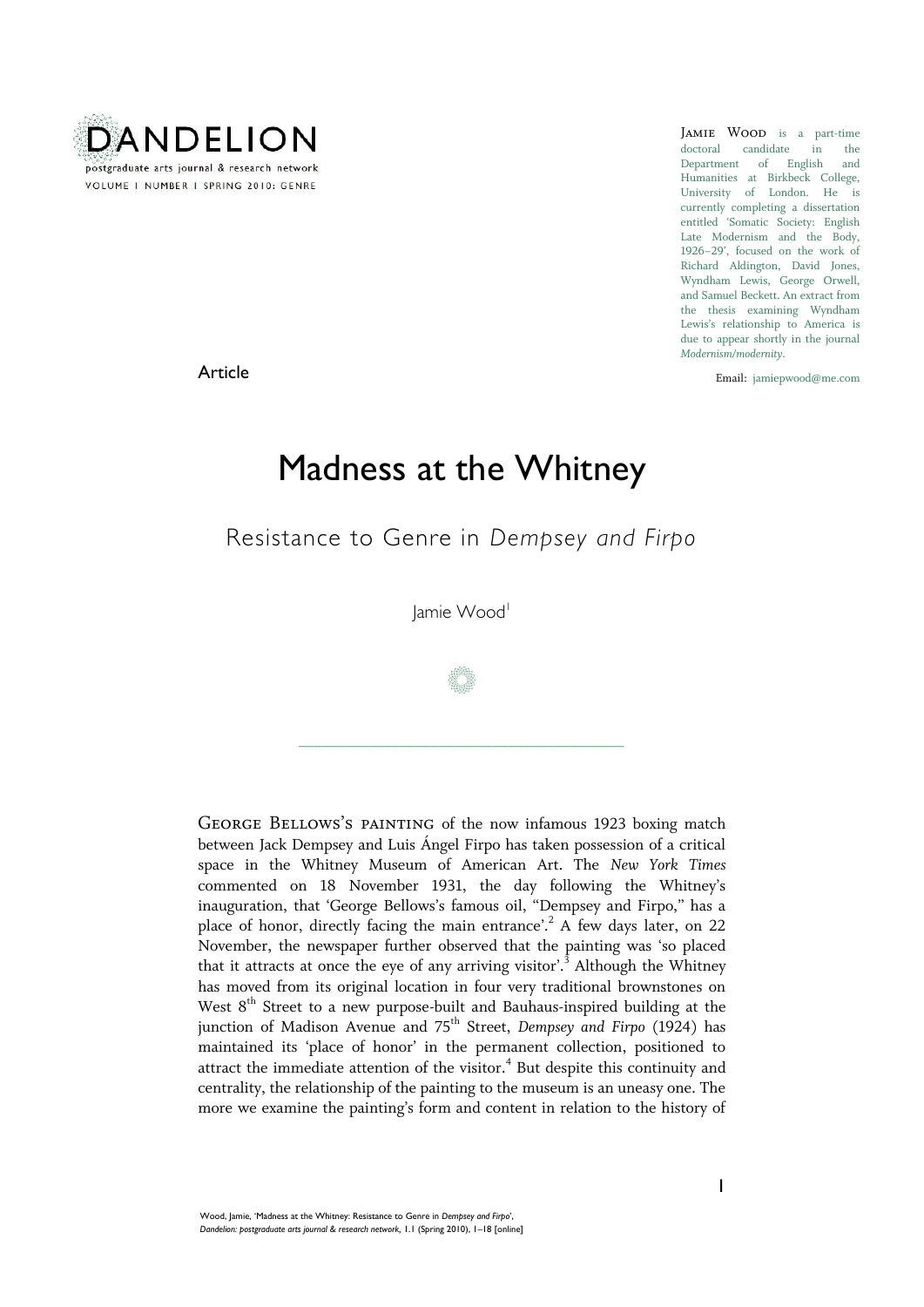its exhibition and reception, the more it serves to disrupt what I have termed the Whitney narratives: the series of stories the museum wants to construct around itself. By examining the Whitney's original narrative, especially the attempt by its founders to define a genre of modern American realism, I hope to show how Bellows's painting, as if part of some dramatisation of the return of the repressed, reveals the refusal of artistic documents to accept genre at the very moment they appear to submit to it. This, following Jacques Derrida, is to demonstrate the inherent madness of genre itself.



George Wesley Bellows, *Dempsey and Firpo* (1924)

It is important to emphasise at the outset what has already been stated in passing: the Whitney is a national museum, the Whitney Museum of American Art. It is one of the many American museums founded, in the words of Elizabeth Broun, the Director of the Smithsonian Art Museum, in a 'confluence of national pride and cultural anxiety to trumpet the news that America had an art worthy of notice'.<sup>5</sup> Its formal origin can be traced to 1931, when Gertrude Vanderbilt Whitney, the daughter of the railway tycoon Cornelius Vanderbilt II and wife of Henry Payne Whitney, the heir to an industrial fortune, determined to establish her own museum.<sup>6</sup> Whitney had begun her collection of contemporary American art, accompanied by her assistant Juliana Force, in 1907. A sculptor herself, she had initially shown many of the 700 works of art that made up the eventual Whitney collection at a series of private salons: the Studio galleries (1904–1910), the Whitney Studio (1914–1918), the Whitney Studio Club (1918-1927), and the Whitney Studio Galleries (1927-1930).<sup>7</sup> By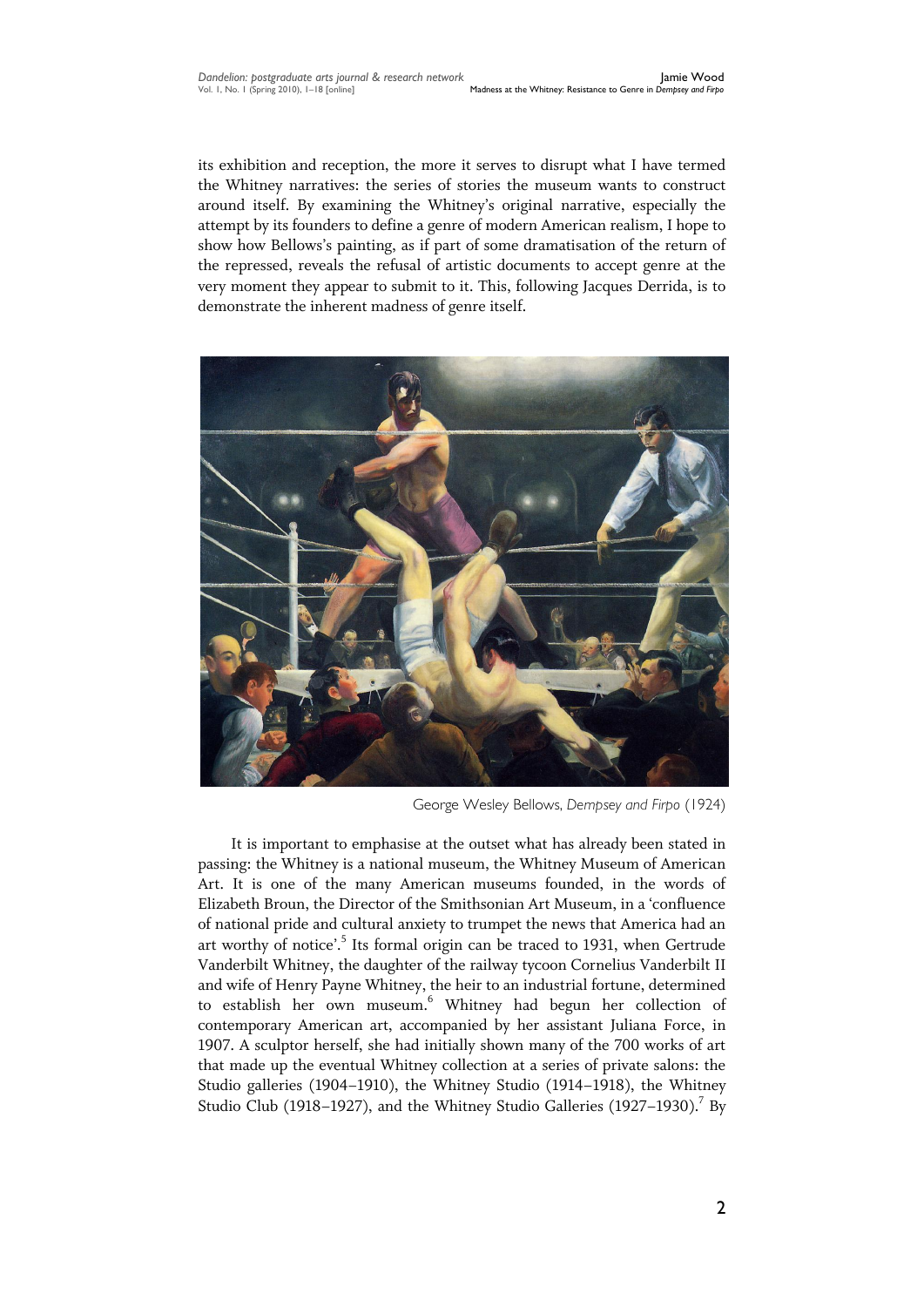October 1929 the collection had progressively outgrown these spaces, although in the process, according to Force, it had created 'a real interest [...] in American art'. To solve this problem of space, Whitney offered the Metropolitan Museum of Art both the collection and the funds to build a new gallery to house it.<sup>8</sup> The offer was declined. The only other major New York museum, The Museum of Modern Art — established in 1929 — was firmly committed to promoting art from both Europe and America. This left Whitney with no choice but to establish her own museum.<sup>9</sup> At its inauguration Whitney set out her mission in succinct terms:

I have collected during these years the work of American artists because I believed them worthwhile and because I believed in our national creative talent. Now I am making this collection the nucleus of a museum devoted exclusively to American art — a museum which will grow and increase in importance as we ourselves grow. In making this gift to you, the American public, my chief desire is that you should share with me the joy which I have received from these works of art. It is especially in times like these that we need to look to the spiritual. In art we find it. It takes us into a world of beauty, not too far removed from any one of us. $10$ 

This narrative establishes the precise orientation of the Whitney as a genre statement, designed to reflect the birth of a 'national creative talent' and as an antidote to economic depression. Importantly, it looks forward not backward: it is designed to 'grow and increase' with the nation, ironically at a time of enormous personal and economic stasis. The *New York Times* of 22 November 1931 echoed Whitney's comments under a triumphal banner:

AMERICAN ART COMES OF AGE: THE OPENING OF A NEW EPOCH

With Our Painting and Sculpture Now Enjoying a Vogue That Suggests a National Renaissance, and With the Opening of the Whitney Museum Devoted to Native Work, America at Last and Dramatically Takes Her Place Beside the Older Countries of the World.<sup>11</sup>

The artist and art historian Bryson Burroughs commented in similar terms in 1932, observing that the utility value of the Whitney originated in its elimination of 'the unfair competition of the well-winnowed art of past ages'.<sup>12</sup> Burroughs echoes Force's observation on the opening day of the museum: ‗This museum will be devoted to the difficult but important task of gaining for the art of this country the prestige which heretofore the public has devoted too exclusively to the art of foreign countries and of the past.<sup>13</sup> Force is clear though to separate the 'art of foreign countries' from that of the 'past'. This allows the Whitney to be both modern and American without partaking of the European modernist tradition.

In order to mark its difference from both the past (figured institutionally as the Metropolitan Museum) and the European present (the Museum of Modern Art), Whitney's collection showed a strong bias towards painters working in the figurative tradition. Particularly central to the collection were the urban and social realists, such as Bellows and Edward Hopper, two of the Ashcan artists who had studied under Robert Henri at the New York School of Art. This allowed Whitney's museum to stand in sharp contrast to the both the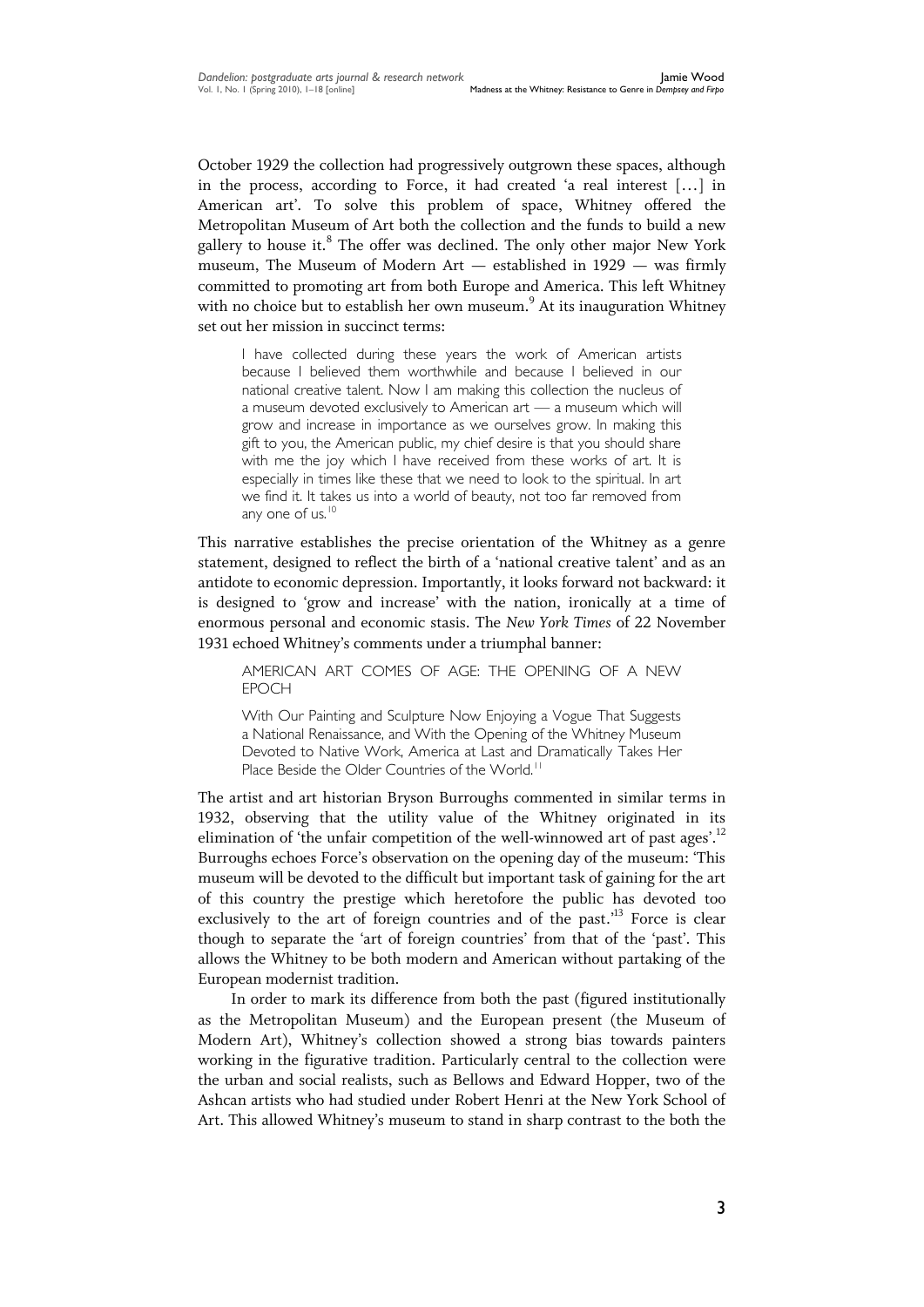New York art scene and the period defined by Marjorie Perloff as the 'avantgarde phase of American modernism'.<sup>14</sup> This distinction was crucial. The years leading up to the Whitney's inauguration had seen significant developments in American modernism. Alfred Stieglitz had launched the journal Camera Work in 1903 and subsequently opened the Photo-Secession Gallery, or 291, in 1905. Marcel Duchamp arrived in New York in 1915 and quickly settled into a circle that included Wallace Stevens, William Carlos Williams, and Man Ray. Whitney herself was involved in the funding of and planning for the 1913 'International Exhibition of Modern Art', now known as the Amory Show, which introduced modern European art to American society.<sup>15</sup> Several attempts had been made to define a distinctly indigenous American modernism, for example Williams's launch of the journal *Contact* in 1920 with Robert McAlmon.<sup>16</sup> But such was the persistent influence of European modernism that by the time Wyndham Lewis arrived in 1927 he was in a position to describe American art in typically caustic terms: 'However much it buries its head in the tawny sands, or super-rich and fat Zolaesque red loam, of Arizona, Indiana, or Ohio, its bottom (so to speak)  $-$  its tell-tale ecstatically wriggling back-side, remains in the Café du Dôme, Montparnasse.'<sup>17</sup> Whitney and Force's establishment of the Whitney can then be seen as an attempt to correct Lewis's assessment. Or as Hermon More, the curator of the inaugural exhibition, argued, the Whitney's principal aim was 'to help create rather than to conserve a tradition'.<sup>18</sup>

In recent criticism, this opposition of the Whitney to European modernism has been theorised in gender terms using a detailed analysis of the formal structure of the original gallery space. This is a debate that can be traced back to the museum's origins and to the initial reviews that accompanied the inaugural exhibition and their focus on the physical exhibition space — the four adjoining brownstones on West  $8<sup>th</sup>$  Street — rather than the collection itself. The New York Times of 17 November 1931 reflected:

The walls of the sculpture gallery are painted powder blue, against which marble and bronze are defined sharply. Two of the picture galleries have white walls and white velvet curtains, but two others have canary yellow walls and blue carpet and hangings. Another large gallery has rose-coloured walls, carpet and hangings, and furnishings which give it somewhat of the effect of a drawing room.<sup>1</sup>

The reviewer in *Parnassus* argued that the real triumph of the exhibition was the décor, the 'impressive pink portals [...] the transformed drawing rooms and rose carpeted corridors of the converted houses'.<sup>20</sup> This was clearly a conscious decision. One surviving invoice from the decorator employed by Whitney and Force shows the range of internal decoration undertaken prior to the museum's opening:

Eagle lights; chromium fixtures; window shades, special gray carpet for 2<sup>nd</sup> floor painting room #12; iron work on fire escapes; Venetian blinds in yellow gallery; brass shields for radiators; net curtains for cork rooms; curtains for galleries; fringe curtains for pink rooms; glass green bowl; lace paper shade; pair of blue and gilt lamps for reception room; Victorian sofa recovered in pink leather; 6 chairs recovered in green leather, 1 worn settee recovered in pink leather; modern table for pink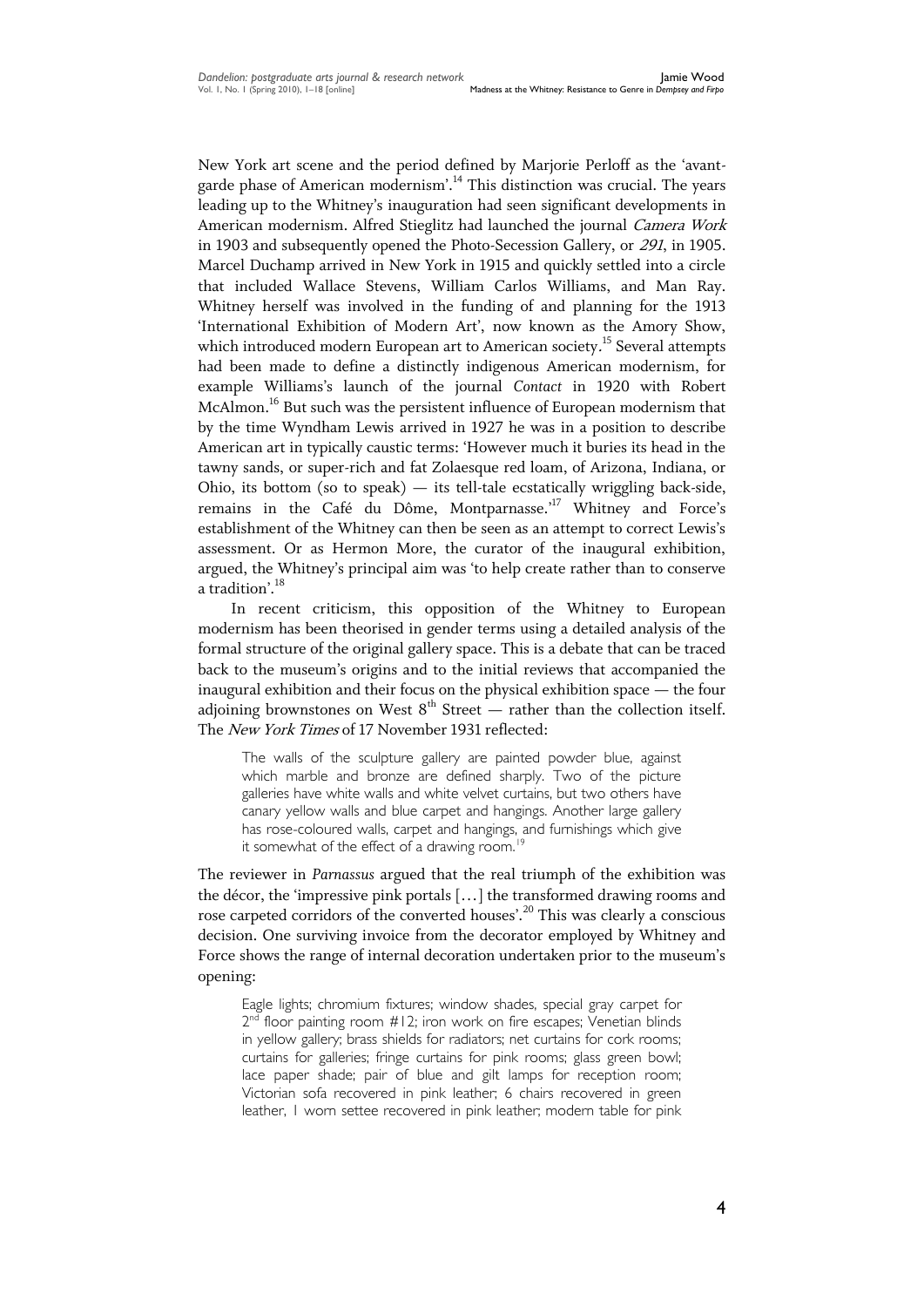room; hair carpet for  $1^{st}$  floor and stairs  $#14$ ; blue glass for table decoration.<sup>21</sup>

There was then a very deliberate attempt to recreate a domestic interior. Janet Wolff has argued that this domesticated gallery space was designed by Whitney and Force to stand in direct opposition to that of the white cube modernism of the Museum of Modern Art — described by Evelyn Hankins, in contrast to the Whitney's ornate design, as a space of 'light beige, coarsely woven cloth and delineated by a discrete program of geometric floor and ceiling moldings'.<sup>22</sup> Wolff links this decorative opposition to modernism's attempt, both critically and artistically, to marginalize the realist and figurative tradition. It has done this, she argues, by preferencing a genealogy of twentieth century art history which links the avant-garde phase of American modernism — with its origins in the Armory Show and the Stieglitz group — to the Abstract Expressionist movement of the 1950s. $^{23}$  Wolff unpicks this opposition as a gender distinction, opposing the masculinity of ‗white cube' modernism to the decorative, realist, and feminine space of the Whitney.<sup>24</sup> 'The point is that the discourse of modernism is itself a masculinity discourse', Wolff concludes. ‗This means that the marginalization of realism, though ostensibly an aesthetic move, is at the same time fundamentally gendered. $3^{25}$  This argues again for the Whitney being a marginalized space in which an alternative American modernity — realist, indigenous, and feminized — attempts to take root.<sup>26</sup>

As compelling as Wolff's analysis is, Bellows's picture of Dempsey, a man described as a 'mauler', a 'brawler', a 'killer', and a 'jungle fighter', intrudes provocatively into the Whitney.<sup>27</sup> The painting graphically depicts Dempsey's contest with Argentina's Firpo, the 'Wild Bull of the Pampas', which took place on 14 September 1923. <sup>28</sup> Such was the interest in the fight and particularly in Dempsey, holder of the World Heavyweight title since 1919 following a technical knockout of Jess Willard, that the gates of New York's Polo Grounds ‗bulged with people': 88,228 in total with an official gate of \$1,127,800. Outside, 'mounted cops surrounded the place, trying to keep some kind of order' amongst the 35,000 unable to watch Dempsey defeat the challenger.<sup>29</sup> But this interest in Dempsey was not entirely supportive since his relationship with the American public was deeply ambiguous. Elliott J. Gorn has argued that Dempsey was a love-hate figure, 'the villain who kept fans spellbound anticipating his downfall'.<sup>30</sup> In part this stemmed from his background. Variously categorised as a drifter, a mine labourer, and a hobo, he was seen in the popular imagination as a violent and intensely destructive fighter who relied on innate and untamed natural aggression for his success, rather than on craft. In their world title fight, Willard's size and weight advantage had counted for nothing; Dempsey had left him badly injured on his stool at the start of the fourth round. Rumours circulated after the fight that Dempsey had loaded his gloves, and in subsequent fights he would be jeered and booed as he entered the arena.<sup>31</sup> While for some this brutality and life on the margins of society marked Dempsey out as an alien, for others it was the cause for celebration and the basis for subsequent mythmaking. On Dempsey's death in 1983, Jim Murray, the Pulitzer Prize-winning sportswriter at the *Los Angeles Times*, characterised him as a symbol of frontier America: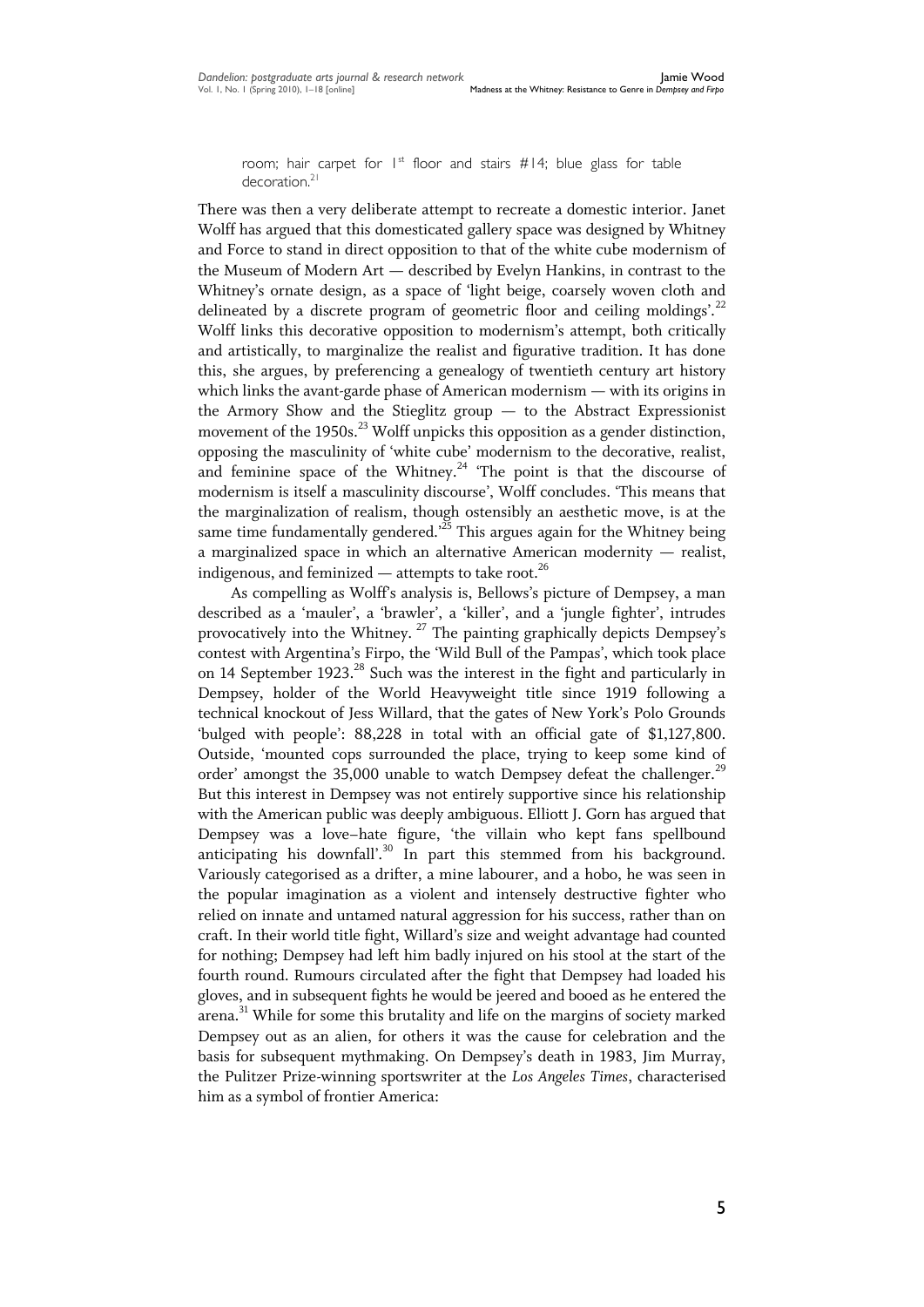Whenever I hear the name Dempsey I think of train whistles on a hot summer night on the prairie. I think of a tinkling piano coming out of a kerosene-lit saloon in a mining camp. I think of an America that was one big roaring camp of miners, drifters, bunkhouse hands, con men, hard cases, men who lived by their fists and their shooting irons and the cards they drew. It was the America of the Great Plains buffalo, the cattle drive, the fast draw, the jailhouse dirge. America at High Noon.<sup>32</sup>

Although these recollections are tinged with nostalgia, they signal the nationalistic interest which Dempsey's organic talent and primitivism held, and still hold, for at least part of the American public.

Although Firpo's size and power had been hyped prior to the fight in the 'wild bull' epithet, he was given little actual chance of success.<sup>33</sup> Jack Reams, Dempsey's manager, warned Firpo's team that 'there is a lot of people I'd rather be than Firpo when Dempsey is turned loose'. 'My advice to all ticket purchasers', he went on, 'is to be in your seat early.<sup>34</sup> It was largely the apparatus associated with the fight's spectacle, the press and Dempsey's promoter, that built the fight into an equal contest.<sup>35</sup> In a recent article looking at the cultural construction of Argentinean boxers in the United States in relation to imperialism in Latin America, Daniel Fridman and David Sheinin have demonstrated how these apparatuses reconfigured the fight as a contest between Argentina and the United States. When Firpo fired his American trainer, allegedly on the advice of a former Argentinean adviser in order to be able to fight according to a South American style, such was the press intensity, before and after the fight, that the *New York Times* and the *Brooklyn Eagle* speculated on how the fight might damage the principles set down in the Monroe Doctrine, America's policy of protecting Latin America from European colonization.<sup>36</sup>

The fight did, however, live up to the hype of its billing. Nat Fleischer, the editor of *Ring Magazine*, considered the fight the most exciting he had witnessed in his fifty years of reporting.<sup>37</sup> The warning given by Reams proved to be correct: Dempsey rushed off his stool in the opening round, knocking Firpo to the canvas on seven separate occasions.<sup>38</sup> Bellows, correspondent for the *New York Evening Journal* that evening, chose to document none of those knockdowns when a year later he converted some of the drawings he had made of the fight into *Dempsey and Firpo*. Instead, he chose to show Firpo unexpectedly knocking Dempsey out of the ring in the second round. This was the most contentious moment of the fight. According to contemporary accounts, the mandatory count given to Dempsey lasted beyond the ten allotted by the Queensberry rules. Moreover, witnesses to Dempsey's exit from the ring document how his fall was cushioned by and his subsequent return to the ring aided by a series of spectators close to ringside. 'So many writers pushed Dempsey into the ring it looked like he was getting a back massage', Firpo declared after the fight. $39$  Bellows later claimed that he was one of those helping Dempsey: ‗When Dempsey was knocked through the ropes he fell in my lap. I cursed him a bit and placed him carefully back in the ring with instructions to be of good cheer.'<sup>40</sup>

In Bellows's painting of that evening, however, there is very little 'good cheer' afforded to Dempsey. The goodwill is rather afforded to Firpo in a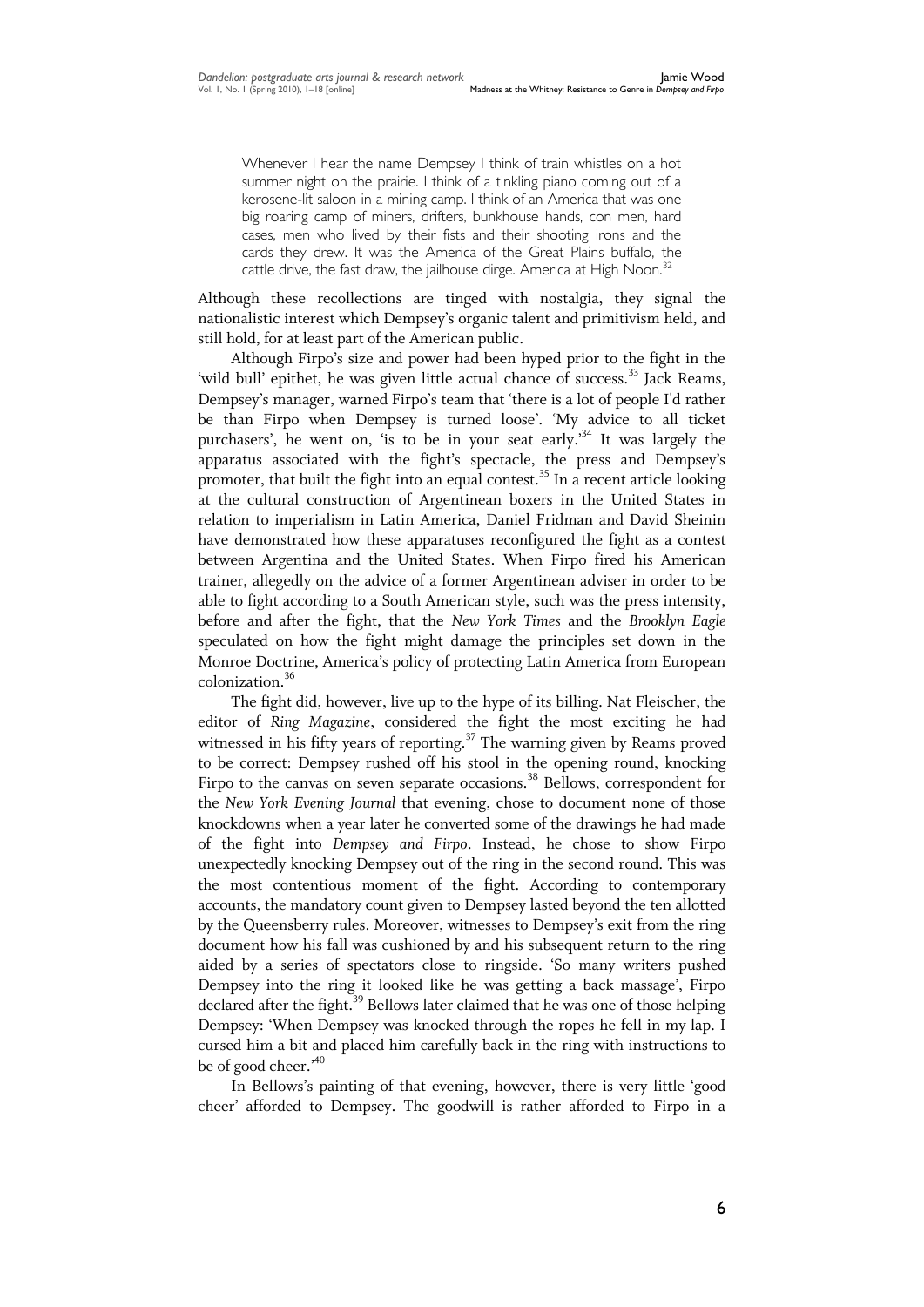depiction which is consistent with the image bestowed on him by the American press as a 'wild bull of the Pampas', or what Fridman and Sheinin have theorised more broadly as an American ‗fascination with an exotic, ethnically distinct, violent, foreign intruder'.<sup>41</sup> We can see this same interest in the figure of the alien fighter in Bellows's earlier drawing *Introducing Georges Carpentier* (1921), which depicts Dempsey meeting the French light-heavyweight Georges Carpentier at a time when Dempsey was derided for being a draft dodger. Again, Bellows chose to depict the challenger's one moment of acclaim as he stands in the ring before the announcer and receives wild applause before being knocked out by Dempsey, who is seen sitting quietly on his stool, head bowed and bandaging his hands.<sup>42</sup> In this drawing Carpentier, erect and shorn of Dempsey's significant entourage, is the forerunner of the perfectly sculpted muscular body of Firpo that stands over the flaccid and flailing limbs of the champion as he exits the ring in 1923. The exoticism of this Argentinean challenger is reflected in the tanned contours of his body and the richness of his purple trunks; Dempsey's coldness, in contrast, is encapsulated in his white trunks and pale body. Firpo's handsome face betrays no emotion as he watches a faceless Dempsey fall through the ropes; a facelessness that finds its echo in that of the owner of the arm supporting his fall. In the painting the friendly ringside support that breaks Dempsey's fall is reduced to a single disembodied hand at the foot of the canvas, curving around Dempsey's back in the murky light beneath the ring.<sup>43</sup> The consequent anonymity of Dempsey's saviour is made all the more pertinent by its contrast to the staring and shouting faces, stunned by Dempsey's exit from the ring. Amidst the clamour and the lights and the noise, Dempsey seems to fall silently like a leaf in a forest. What Bellows has chosen then to document is a moment of intense spectacle. It is the moment of anticipation of Dempsey's downfall. Rather than celebrating Dempsey's heroic and patriotic victory over the Argentinean interloper, this focus on anonymity and facelessness serves to lay witness to a moment that speculates on the morality of power. It is the fragility of power, its very precariousness, which is on display here.<sup>44</sup>

This canvas, then, has a peculiar relationship to a museum designed to celebrate a new American tradition. This is obvious at the level of content but also manifest in the form of the painting, in the friction with the Whitney's stated intention to focus on American realism. It is clear that there is a distinct bias towards realism in the original Whitney collection, especially in the works by Thomas Eakins and George Luks, in the one hundred and seven etchings by John Sloan, and in the seventy-five plates of drawings made by John James Audubon for the 'Birds of America' series. But a great deal of the collection, while remaining rooted in landscape and urban scenery, is distinctively experimental: Max Weber's cubist-inspired *Chinese Restaurant* (1915), for example. This is also true of *Dempsey and Firpo*. In many ways this painting represented a departure for Bellows. By the time he began studying at the New York School of Art in 1904, scenes of prizefighters had already become a genre. <sup>45</sup> Eadweard Muybridge had used images of naked boxers as part of a time and motion study as early as 1887; Eakins had completed both *Salutat* and *Taking the Count* in 1898. Bellows's own contribution to the genre lasted throughout his career, from the aggression of the fighters locked together in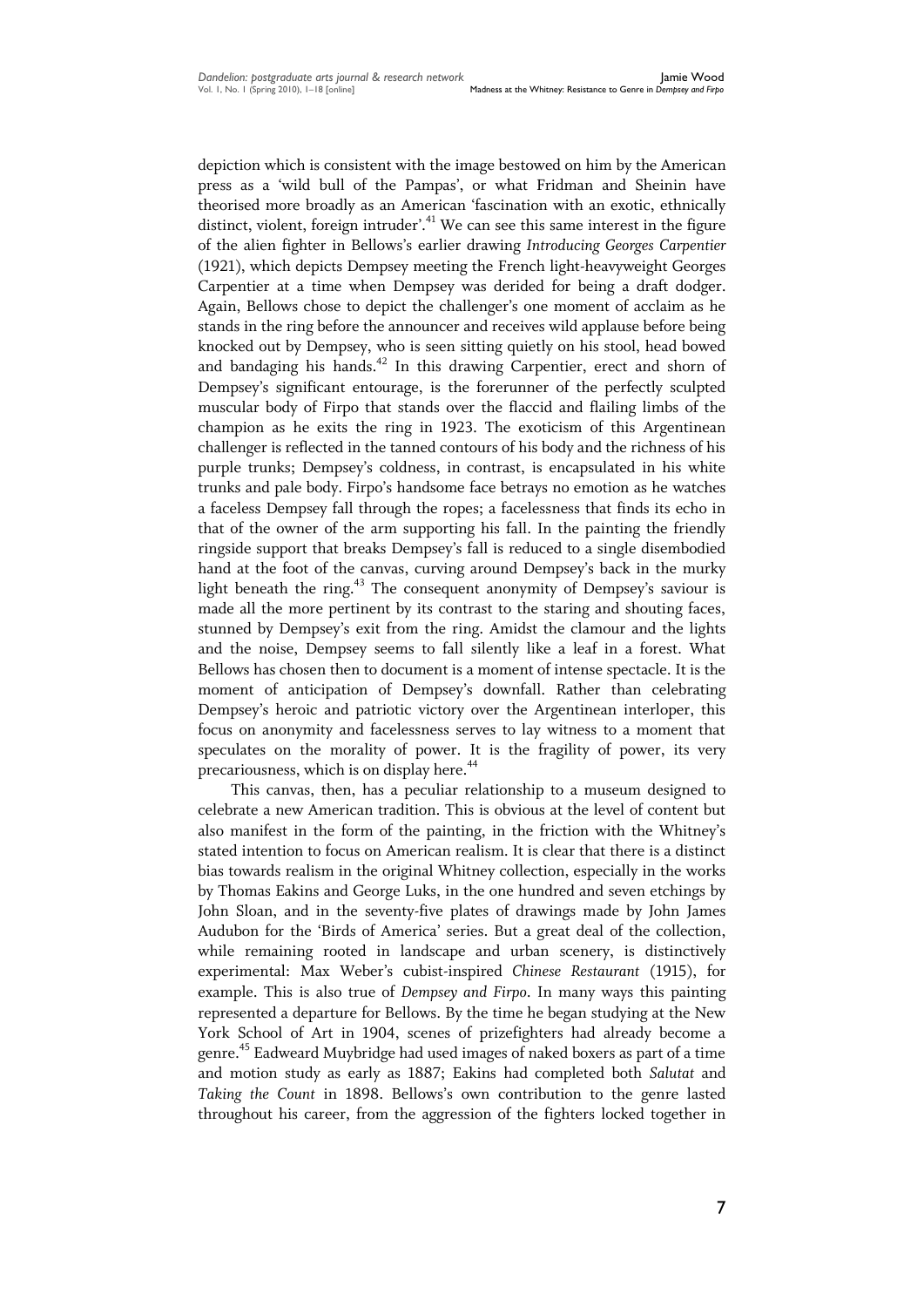*Stag at Sharkey's* (1909) and *Counted Out* (1921) to the photographic realism of drawings such as *A Knock Down* (1917–1921) and *Introducing Georges Carpentier*. But *Dempsey and Firpo* stands in contrast to each of these paintings.<sup>46</sup> Bellows's early boxing paintings are loosely painted with little detail, broad patches of colour sufficing to stand in for facial parts and limbs. In *Stag at Sharkey's* such is the looseness of the painting that the two boxers appear to become one in the moment of aggression, their momentum and movement overpowering the necessity of detail.<sup>47</sup> In contrast, *Dempsey and Firpo* is clean and incisive in its use of symmetry, colour, and detail, exchanging the realism in the early paintings for a very modern look and feel. Take for example Firpo's blank face, an expressionless mask shared with the referee who starts the count, similar in structure to Lewis's own angular and vorticist-inspired portraits. Indeed, compositionally, the painting borrows a number of theoretical positions from European modernism. Firstly, it uses the technique of cropping or cutting the body of the recreational spectator at the edge of the canvas. This idea of the body in pieces has been theorised by Linda Nochlin in the work of Edgar Degas and Edouard Manet as a 'metaphor of modernity', a means of conveying the discontinuity in the experience of modernity.<sup>48</sup> This sense of modernity is perhaps also evident in the shift from the claustrophobic atmosphere of Bellows's early depictions of fighters in private members clubs to the clean lines and well-lit photographic quality of this later canvas, fought as a boxing match rather than a prizefight according to a set of rules specified by the sport and according to the demands of entertainment and spectatorship. The referee, the moral authority in the ring, is after all very central to the painting in contrast to actual practice which aims towards a position of anonymity.<sup>49</sup> Secondly, the painting closely follows Jay Hambidge's theory of Dynamic Symmetry, a specifically American derivative of the classical models of geometrical accuracy and Euclidian proportion used by many European modernisms. Influential during the 1920s in America, Hambidge developed much of the system following his encounter with European modernism at the Armory Show, especially from geometric-centric artists such as Vassily Kandinsky and Juan Gris. Harold McWhinnie argues that Dempsey and Firpo is the very model of the theory: ‗Almost every line and slope in the composition falls at a precise joint in a Hambidge Root Five Rectangle.<sup>50</sup> While it might then still be possible to detect the legacy of the figurative in Bellows's canvas, in its almost photographic qualities, equally it shows all the influence of the principles of abstraction and neo-classicism, trends in European art that Bellows would have been clearly exposed to at the Armory Show.<sup>51</sup> Rather than being in the realist tradition this canvas very much has its 'tell-tale ecstatically wriggling back-side  $\left[\ldots\right]$  in the Café du Dôme, Montparnasse'.<sup>52</sup>

What we find then is that Bellows's painting simply won't sit still within the accepted narratives of the Whitney. It seems to push against the boundaries created by the attempt to create genre. The theory of genre advanced by Jacques Derrida reminds us that at the heart of all genre is such a profound conflict. This arises from a fundamental contradiction internal to the genre statement. Derrida claims that 'as soon as the word "genre" is sounded, as soon as it is heard, as soon as one attempts to conceive it, a limit is drawn [and when] a limit is established, norms and interdictions are not far behind'.<sup>53</sup> The law of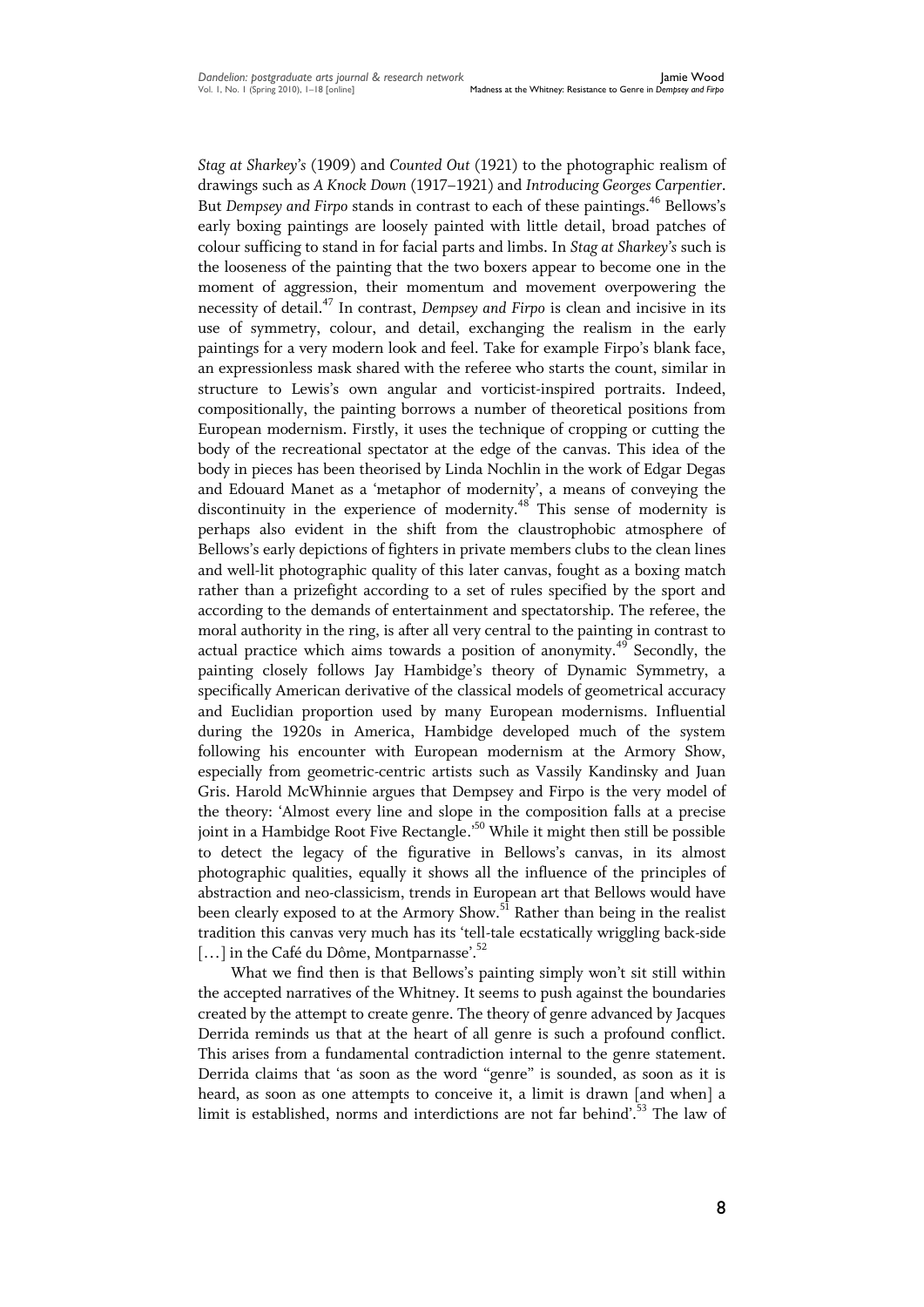genre is then marked by the desire to erect borders, to stand against impurity and all forms of monstrosity. John Frow reads this as a 'law of purity, a law against miscegenation'.<sup>54</sup> But fighting against this principle is its very reciprocal, an alternative 'law of impurity or a principle of contamination' that invalidates genre's striving after purity and makes it impossible not to mix genres. <sup>55</sup> Derrida points to the ways in which texts can be simply shifted from their original generic context to another through the process of repetition and citation. This he says is the madness of genre: ‗The law is mad, is madness; but madness is not the predicate of law. There is no madness without the law; madness cannot be conceived before its relation to law.' <sup>56</sup> But neither of these principles can exist alone; order and madness must feed off each other dialectically. The law of genre is then ultimately marked by its very inability to control the texts it sets out to regulate.

These issues, of boundary, purity, and miscegenation, have been central to the Whitney since its inauguration precisely because of the initial attempts by the founders to define its law. Herman More expressed the tension in his introduction to the 1931 exhibition catalogue, in his curatorial defence of the Whitney's mission. The emphasis, he argued, has been placed primarily on 'art' and only secondarily on 'American'.<sup>57</sup> It is a line of defence that continued to animate the New York art scene throughout the following decade. In 1940 the Museum of Modern Art published a long explanation of its own track record of exhibiting American art:

The Museum of Modern Art has always been deeply concerned with American art, but the Museum was founded upon the principle that art should have no boundaries, that paintings and motion pictures, furniture and sculpture from any country in the world should be shown in the Museum provided they were superior quality as works of art.

In contrast to the Whitney, the Museum of Modern Art argues itself here to be structurally without genre; it is borderless both geographically and by media.<sup>58</sup> ‗This principle is of course in diametric opposition to the hysterically intolerant nationalism which has swept over half of Europe', the report argues.<sup>59</sup> Implicitly identifying totalitarianism as the apogee of European modernism, this transforms the Whitney into a modernist statement *par excellence*.

The debate continues in earnest. In 1999, Maxwell L. Anderson, Director of the Whitney from 1998 to 2003, wrote in his 'Notes on the Mission of the Museum of American Art':

While most other American art museums collect contemporary art with no national boundaries, the Whitney believes that the unlimited landscape of American creativity is a thoroughly demanding and rewarding one, and that we are better equipped to do justice to it because of our concentration upon it.

The logic here is that the focus on one national art, especially where it is so wide and diversified as in America, reaps better rewards for visitors and scholars. But the contemporary political necessities that have forced Anderson into a defence of the Whitney merely serve to expose a problem. 'American artists', Anderson argues, 'are by our definition those artists at work in this country — regardless of immigration status.<sup>50</sup> Is inclusion in the Whitney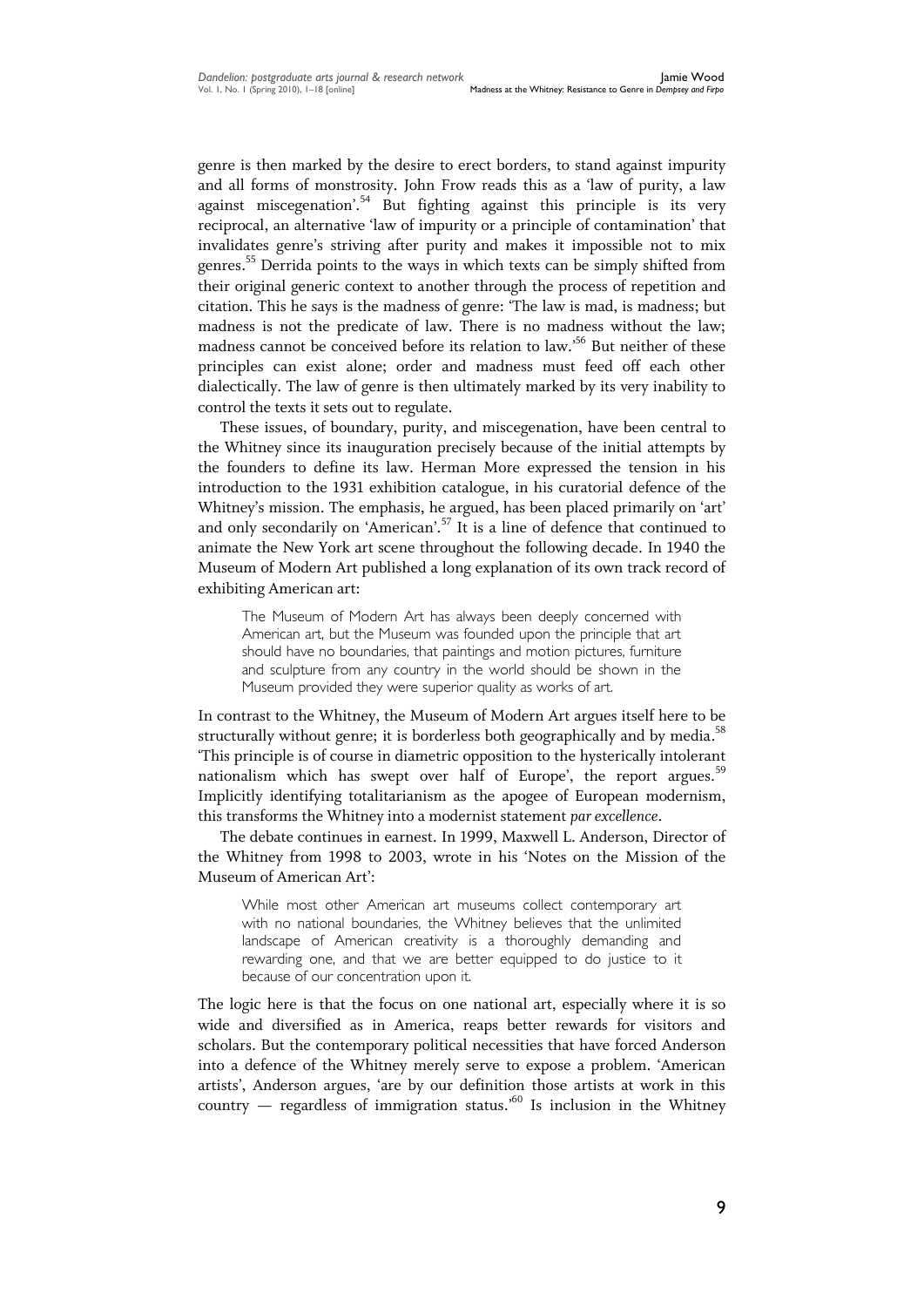solely a matter of whether an artist is successful in convincing a guard at passport control of right of entry? Or is there a problem here that the Whitney is struggling to reconcile, a problem between that 'unlimited landscape' and those ‗national boundaries'? How does this fit with the foundation of the American state as a collection of immigrant cultures and a displaced indigenous population?

*Dempsey and Firpo* is a symptom of the madness at the Whitney, the text that refuses to be regulated by the Whitney's call to define an American order. It acts to visualise the dilemma of tone in the statements of More and Anderson. What else could explain the painting's strange history in the museum? Perhaps it might be possible to draw intentional curatorial parallels between the feminized setting of the gallery and the masculine space of the ring, the manner in which the ropes cut the canvas and separate the viewer from the entertainment. The stretched guy rope of the ring's canvas has its direct analogy in the stretched canvas of the painting.<sup>61</sup> Is this intended then as a deliberate metaphorical or ironic reference to the scopic drive, to the experience of viewing in the masculine world of  $art2^{62}$  This would be consistent with Rebecca Zurier's recent analysis of Bellows's interest in the relationship of boxing to cultures of looking and spectatorship. But *Dempsey and Firpo* was never a central part of Whitney's original collection. It was not displayed at either the Whitney Studio Club or the Whitney Studio Galleries.<sup>63</sup> Indeed, the painting was not actually acquired until 14 November 1931, three days before the Whitney's inauguration, as part of what Wolff has described as a 'program of rather energetic "corrective buying".<sup>64</sup> This period saw Whitney and Force complete the collection as a public (rather than private) object of contemplation; a completion achieved in part by an accommodation with Stieglitz and those modernist artists associated with him. Along with *Dempsey and Firpo* and Weber's *Chinese Restaurant*, important experimental canvases such as Georgia O'Keeffe's *Skunk Cabbage* (1922), Edward Hopper's *Early Sunday Morning* (1930), and Charles Demuth's *My Egypt* (1927) were all bought in 1931.<sup>65</sup> Although Wolff acknowledges that Force's 'corrective buying' pushed the collection towards more ‗avant-garde, European-influenced works', she dismisses this as unimportant in what she calls the Whitney's 'particular sociology of artistic production' either prior to 1931 or subsequently.<sup>66</sup> This would seem perhaps too simplistic when we consider the position of *Dempsey and Firpo* in the museum. Bellows was not after all crucial to the collection. More describes the inaugural exhibition as being 'for the most part' focused on 'living artists'.<sup>67</sup> Bellows had died in 1925. And the canvas also has a questionable place in Bellows's career, with most critics united in their dismissal of the later Hambidge-influenced period.<sup>68</sup> Perhaps the most relevant factor in determining the acquisition and subsequent positioning of Bellows's canvas was its fame.<sup>69</sup> Such was its perceived importance that Force and Whitney were prepared to pay Bellows's widow \$18,750 for the canvas, the highest price they had to that date paid for a single work of art.<sup>70</sup> *Dempsey and Firpo* reveals the Whitney to be a manifestation of the schizoid personality of modernism: that in attempting to efface its involvement in capitalist society merely serves to demonstrate the extent of its implication.<sup>71</sup>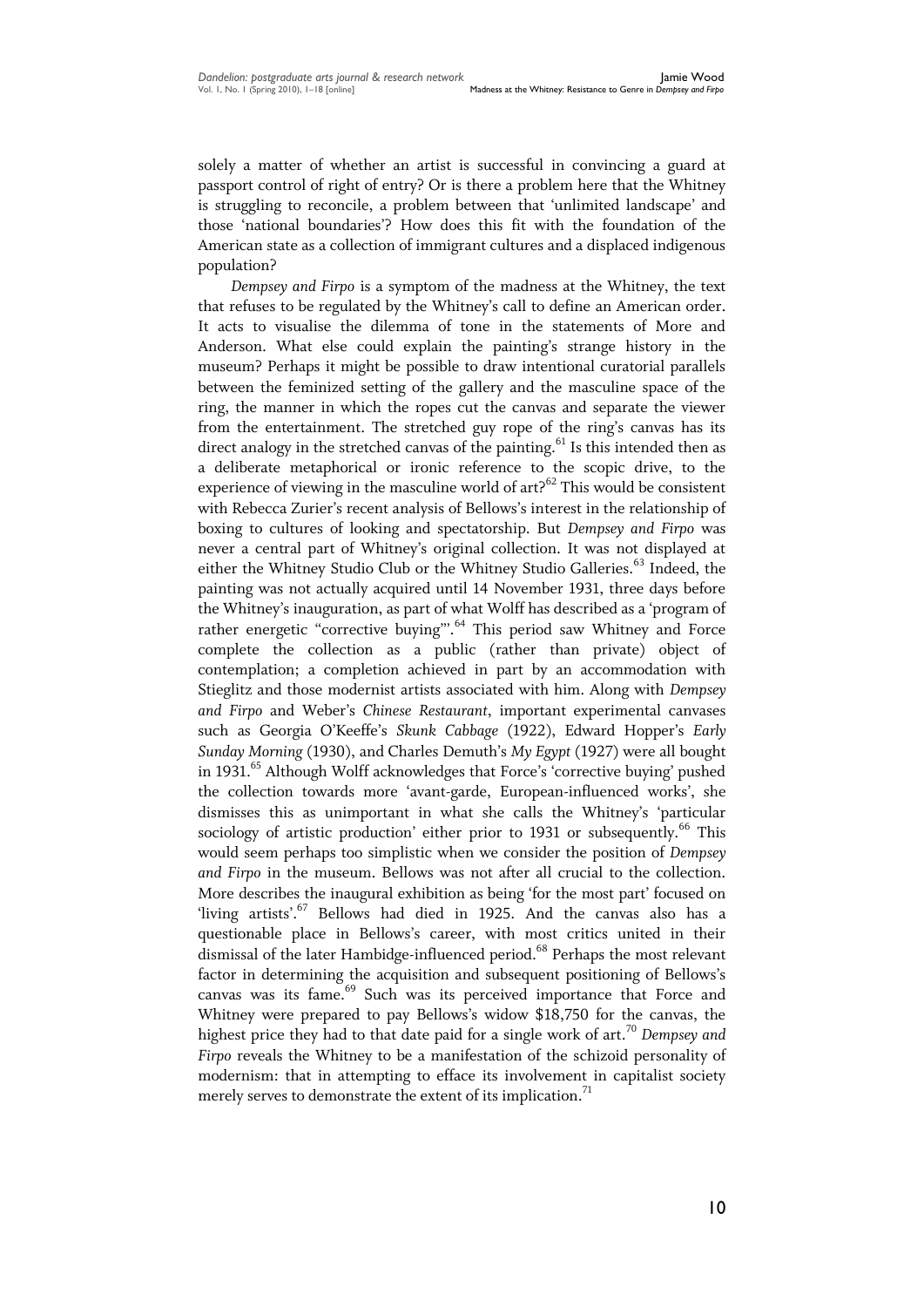It is possible therefore to start to construct an alternative historical narrative that focuses on the economic and not merely the socio-political aspects of the museum's formation. The absent, and perhaps most important, participant at the Whitney's opening was President Hoover. Excusing his absence, Hoover wrote a letter to Whitney that was read out to the assembled crowd:

My Dear Mrs. Whitney: I profoundly regret that the pressure of imperative public duties prevents my accepting your kind invitation to speak at the opening of the Whitney Museum of American Art. It is an enterprise which makes a strong appeal to my own interest and I am sure that this permanent pioneer museum devoted exclusively to American paintings and sculpture will appeal to the country as a benefaction of nation-wide interest. It is a promising step toward placing American art in the position of importance and dignity which its excellence and individuality merit. It should quicken our national sense of beauty and increase America's pride in her own culture. Please accept for yourself my heartiest congratulations on the consummation of your plans and the appreciation which I know every American must feel for so notable a contribution to the nation. Yours faithfully, HERBERT HOOVER.<sup>72</sup>

This is an impassioned and provocative statement, bearing all the rhetorical grandeur and the revolutionary politics of the ur-statement of American society itself, the Declaration of Independence. The terms are similar to those used by Whitney — and in some places, for example  $\alpha$  museum devoted exclusively to American art' ('paintings' in Hoover's letter), they are the same. It stresses the 'dignity', 'pride', 'excellence and individuality' of the museum's opening. As befits the opening of a national museum, the words 'America' and 'American' recur five times in the piece; 'nation', 'country' and 'culture' a further five times.

Perhaps what is most revealing in Hoover's letter is the way it shapes the Whitney into a corporate entity, 'an enterprise which makes a strong appeal to my own interest'. Whitney's project is described as that of the 'pioneer'. She is then part of Dempsey's history, the 'America at High Noon'. Moreover, Hoover's letter echoes Force's own historicisation of the Whitney set out in the foreword to the inaugural exhibition catalogue. Force calls the original Studio of 1904–1914 the 'first venture'. The Whitney Studio Club she conceives as a literal members club, 'with a library, a meeting room':

Here the members not only exhibited their work but found a place where they could meet, exchange opinions and gain inspiration from one another. The Club included in its membership not only artists who had already risen to fame, but many of the younger men who showed their work for the first time […] Many of these younger men who joined have since made their reputations and are now profiting by their careers in the Club.

With a membership of just 400 this is a very exclusive club, with the same ambitions and aims as any private members club on Wall Street. Its spirit is symptomatic of an era of widespread commercial and financial speculation. It is about 'profit' and 'career'. The decision to form the Whitney Galleries in 1927 is, according to Force, a symptom of the Club's success: to allow the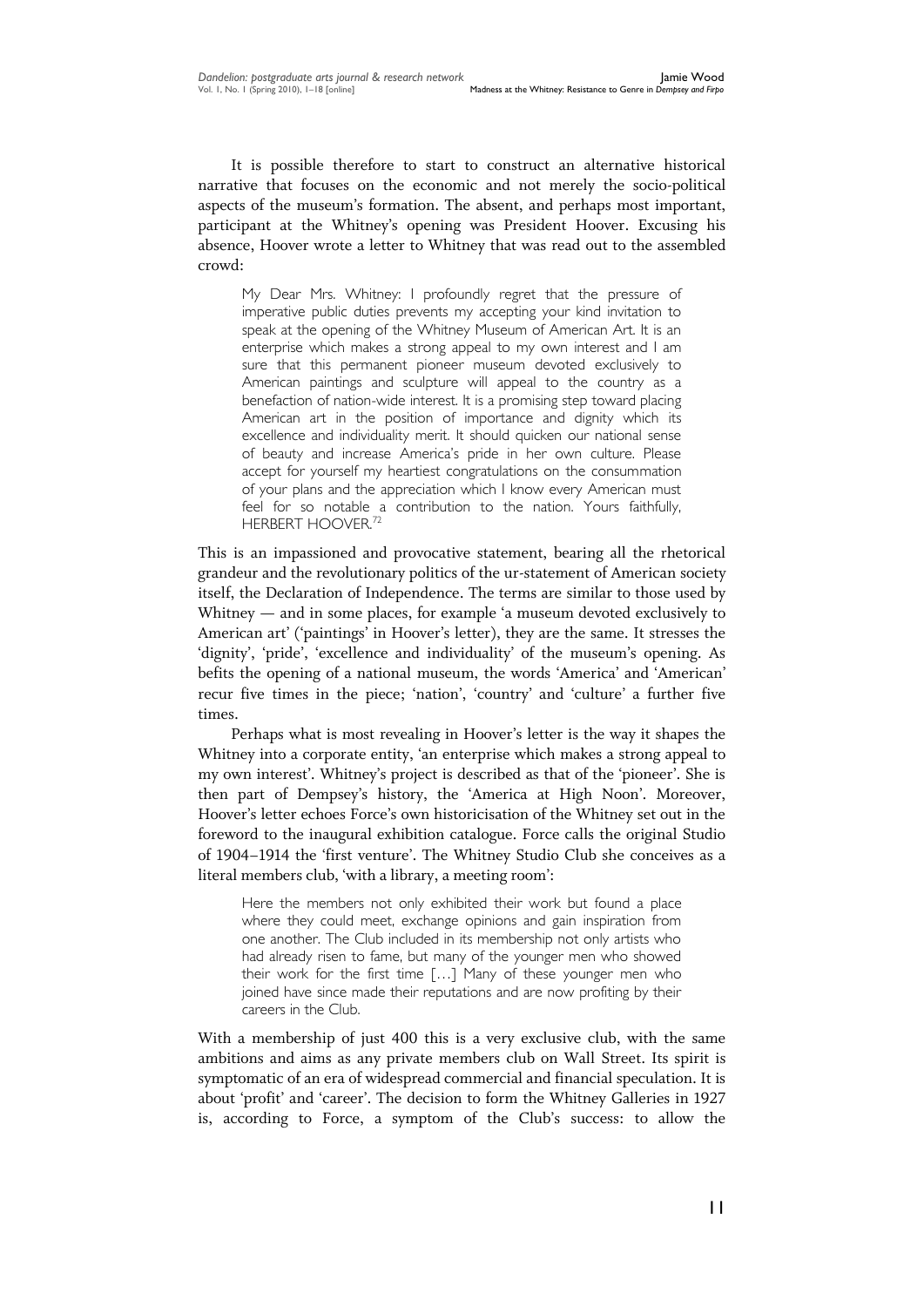membership to keep growing would be to create an 'unwieldy organization'. Instead, the Galleries provide a larger space for independent exhibition. But again this space is outgrown: 'Many dealers who had formerly been slow to recognize the new forces in American art were now interested. They were as eager as we to find new talent and better equipped in every case to provide an avenue for sales.' This is a language of strategy, of organic growth, expansion, continuous innovation, and reinvestment. Force speaks like Gertrude Whitney's Chief Investment Officer, redeploying the family wealth into higher return projects, educating the market, and stimulating demand. This could be the story of the rise of any of the great American corporations: Colgate, Kellogg, or Coca-Cola. The failed bequest to the Met is effaced in Force's introduction, as is the buying spree she undertook on Whitney's behalf before the museum's opening. Instead, the decision to form the Whitney is positioned as the very logic of capitalism, as an organic and natural development of historical progress:

> After much consideration it was decided that what was needed was an organization unhampered by official restrictions, but with the prestige which a museum invariably carries — an organization which would purchase and exhibit under the most auspicious circumstances native works of art.<sup>73</sup>

Perhaps then we can rethink the Whitney's insistence on a gendered modern American realism as part of the broader discourse of American protectionism which became the hallmark of the Republican response to the economic depression of the 1930s and is most obviously manifest in the Smoot–Hawley Tariff Act of 1930, a system of taxes designed to preserve American markets for American goods, and the economic logic of the New Deal which aimed to alleviate mass unemployment.<sup>74</sup> Considered as part of this narrative, the Whitney marks an important moment in the shift of power — political, economic, and cultural — from Europe to America. This leaves the image of Dempsey, knocked from the ring by Firpo the foreign challenger, sitting at the heart of the Whitney as a symptom of the profound anxiety associated with the nature, stability, and morality of power, with the fragility of the moment, and with the rise of the spectacle.

## Birkbeck College, University of London

## Notes

 1. Support for the research and writing of this article was provided by a doctoral award from the Arts and Humanities Research Council (AHRC).

<sup>2.</sup> ‗Hoover Lauds Aims of Whitney Museum', *New York Times*, 18 November 1931, section Radio-Art, p. 21.

<sup>3.</sup> ‗Well Planned Galleries. In the Main Brilliantly Successful, the Collection Reveals Some Strange Gaps', *New York Times*, 22 November 1931, section Arts & Leisure, p. 140. Avis Berman, the leading historian of the Whitney, comments that the painting was 'hung on the main staircase, where it could not be missed'. See Avis Berman, *Rebels on Eighth Street: Juliana Force and the Whitney Museum of American Art* (New York: Atheneum, 1990), p. 311.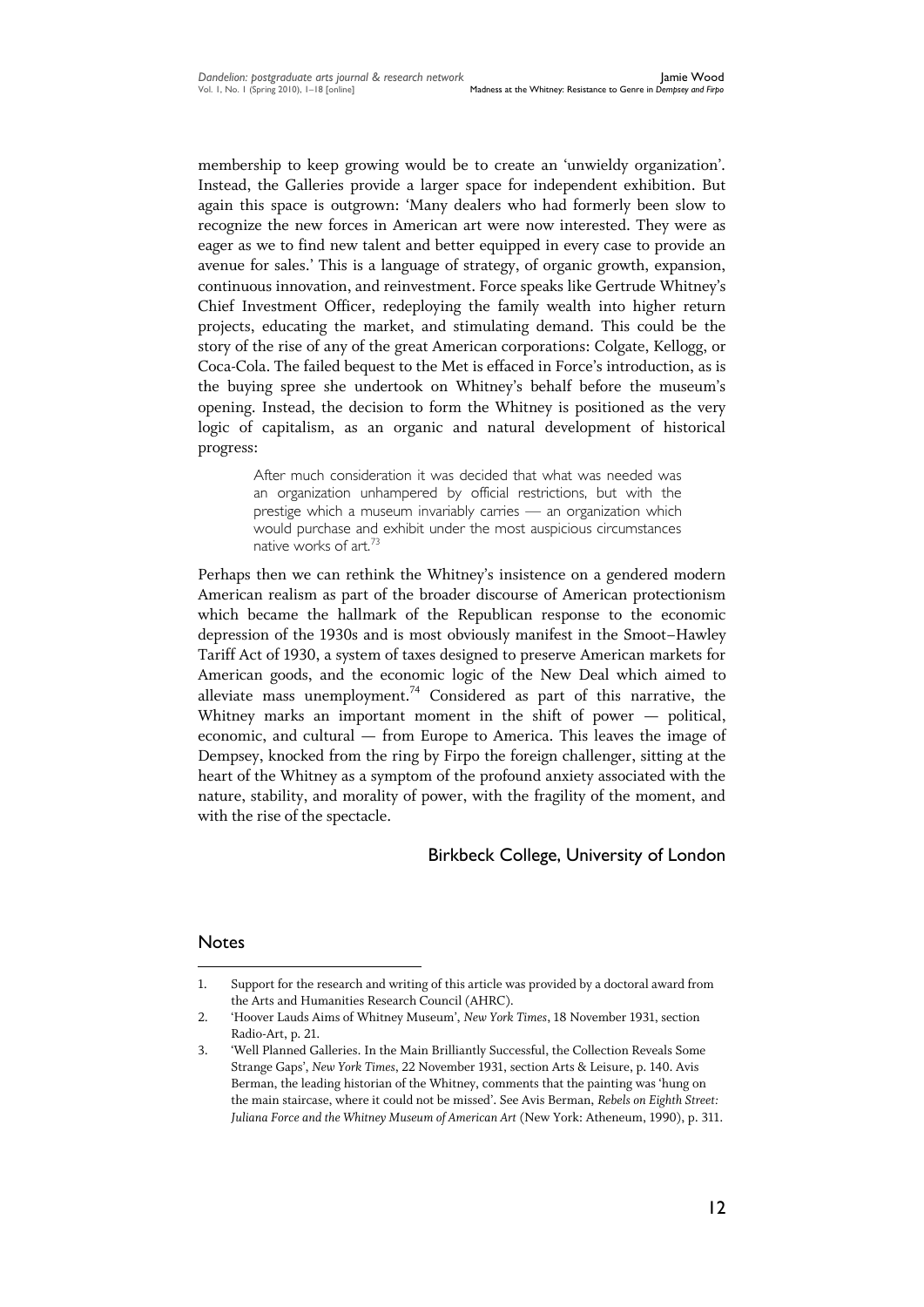- 4. When the author last visited the Whitney in April 2009 *Dempsey and Firpo* was hanging at the entrance to the permanent collection, framed by the entrance door.
- 5. Elizabeth Broun, ‗Telling the Story of America', in *Museum Studies: An Anthology of Contexts*, ed. by Bettina Messias Carbonell (Blackwell: London, 2004), pp. 296–301 (p. 298).
- 6. As an aside, Harry Payne Whitney was one of the many entrepreneurs and wealthy magnates at ringside for the Dempsey-Firpo fight in 1923. See Randy Roberts, *Jack Dempsey: The Manassa Mauler* (Baton Rouge: Louisiana State University Press, 1979), p. 183.
- 7. Janet Wolff, 'Women at the Whitney, 1910–30: Feminism/Sociology/Aesthetics', in *Museum Studies*, ed. by Carbonell, pp. 483–97 (p. 485). Force merges the Whitney Studio and the Whitney Studio Club into the Whitney Studio Club in her history of the museum. See Juliana R. Force, 'Foreword', in *Whitney Museum of American Art: Catalogue of the Collection* (New York: Whitney Museum of American Art, 1931), pp. 7–8 (p. 7).
- 8. Force, p. 8. Force does not refer to the discussions with the Metropolitan Museum in her foreword. For an analysis of the discussions between Force and the Metropolitan Museum, see Evelyn Carol Hankins, 'Homes for the Modern: En/Gendering Display in New York City, 1913–1939' (unpublished doctoral thesis, Stanford University, 1999), p. 149.
- 9. The opening exhibition at the Museum of Modern Art in 1927 was European. Entitled ‗Cézanne, Gauguin, Seurat, Van Gogh', it included many key paintings of European impressionism, such as Paul Cézanne's *The Bathers* (1898–1905), Paul Gauguin's *The Spirit of the Dead Watching* (1892), Georges Seurat's *The Bank of the Seine* (1883), and Vincent Van Gogh's *Irises* (1888). See *The Museum of Modern Art First Loan Exhibition, New York November 1929: Cézanne, Gauguin, Seurat, Van Gogh* (New York: Trustees of the Museum of Modern Art, 1929).
- 10. Quoted in *New York Times*, 18 November 1931, p. 21.
- 11. ‗American Art Comes of Age', *New York Times,* 22 November 1931, section Magazine, p. 106.
- 12. Bryson Burroughs, ‗The Whitney Museum of American Art', *The Metropolitan Museum of Art Bulletin*, 27 (1932), 42–44 (p. 42, p. 44).
- 13. Quoted in *The New York Times*, 18 November 1931, p. 21.
- 14. Marjorie Perloff, ‗The Avant-Garde Phase of American Modernism', in *The Cambridge Companion to American Modernism*, ed. by Walter Kalaidjian (Cambridge: Cambridge University Press, 2005), pp. 195–217.
- 15. Wolff, p. 488.

- 16. ‗The magazine's title represents Williams and McAlmon's belief that personal experience and locale should influence art. In order to accomplish this vision, a move away from European literary traditions proved necessary in order for a true American art form to appear'. See 'Little Magazines & Modernism', <http://www.davidson.edu/academic/english/Little\_Magazines/contact/synopsis.html> [accessed 13 May 2010] (para. 2 of 3).
- 17. Wyndham Lewis, *Paleface: The Philosophy of the Melting Pot* (New York: The Gordon Press, 1972), p. 117.
- 18. Herman More, ‗Introduction', in *Whitney Museum of American Art, Catalogue of the Collection* (New York: Whitney Museum of American Art, 1931), pp. 9–12 (p. 10).
- 19. ‗Whitney Museum to be Opened Today', *New York Times*, 17 November 1931, p. 27.
- 20. ‗On View in the New York Galleries', *Parnassus*, 3 (1931), 7–10 (p. 7).
- 21. Quoted in Hankins, p. 158.
- 22. Hankins, p. 86.
- 23. Although European modern art had been exhibited in New York before 1913, the Armory Show was the first broadly accessible and wide-ranging exhibition. Support for this position is provided by Hankins, p.23. For the relationship of the Museum of Modern Art to the rise of Abstract Expressionism, see Serge Guilbaut, *How New York Stole the Idea of Modern Art: Abstract Expressionism, Freedom, and the Cold War*, trans. by Arthur Goldhammer (Chicago: The University of Chicago Press, 1983).
- 24. Hankins argues that, in contrast to the Whitney, the female power at the Museum of Modern Art, specifically the financial patronage of Abby Rockefeller, Mary Sullivan, and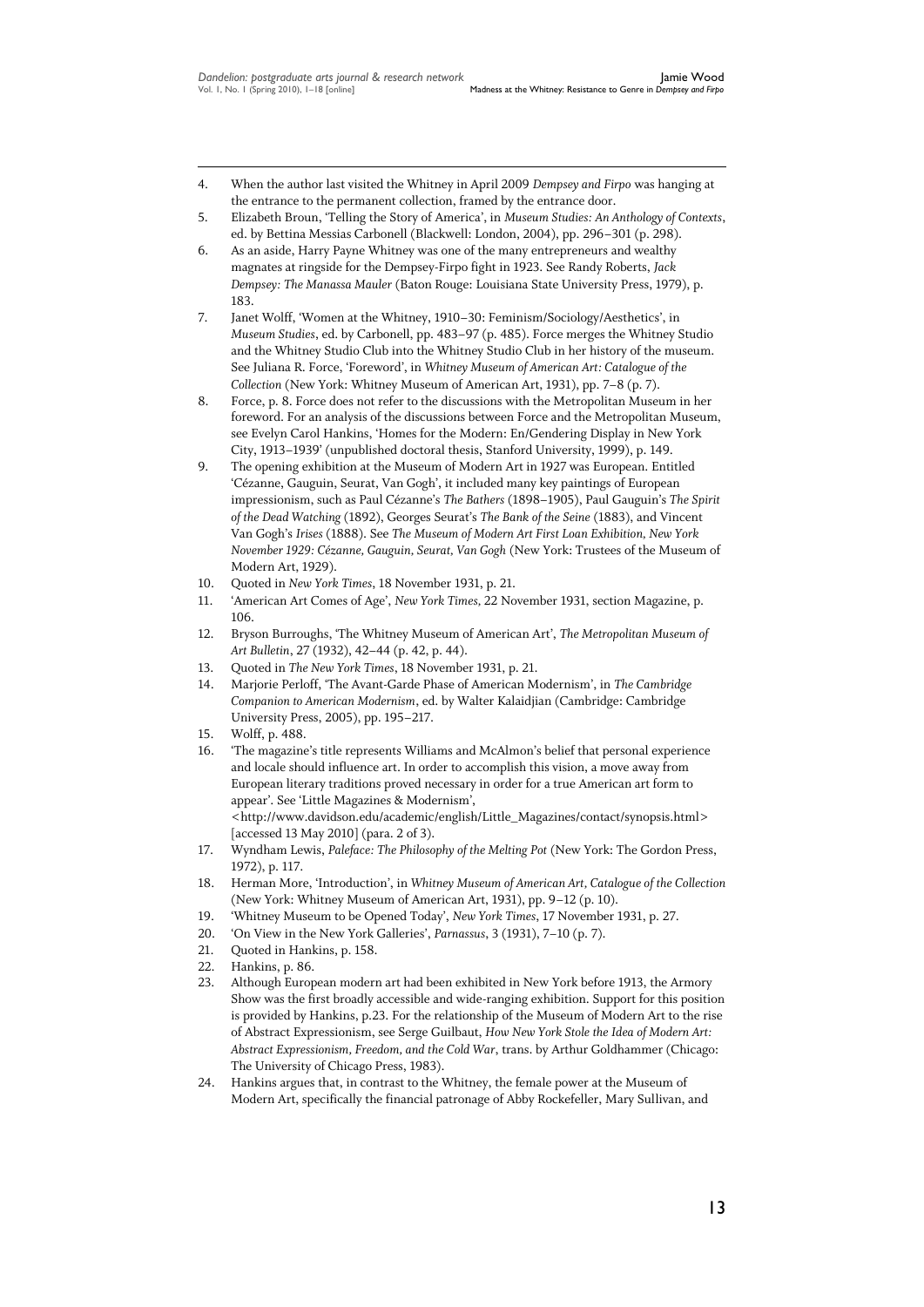Lillie Bliss, was effaced by Alfred Barr's role as curator and therefore as author of the museum's public output. See pp. 94-96.

- 26. A similar thesis is advanced in Kathleen D. McCarthy, *Women's Culture: American Philanthropy and Art, 1830–1930* (Chicago: University of Chicago Press, 1991).
- 27. Elliott J. Gorn, 'The Manassa Mauler and the Fighting Marine: An Interpretation of the Dempsey-Tunney Fights', *Journal of American Studies*, 19 (1985), 27–47 (p. 42).
- 28. The writer and journalist Damon Runyon is generally credited with the coining of Firpo's nickname. See Walter Monfried, 'Dempsey and Firpo, the Wildest Prizefight of All When the Wild Bull of the Pampas Met the Manassa Mauler the Ring Proved Too Small', *Milwaukee Journal*, 8 October 1973, p. 14.
- 29. The quotations are taken from Jack Dempsey and Barbara Piattelli Dempsey, *Dempsey: The Autobiography of Jack Dempsey* (London: W. H. Allen, 1977), p. 160. The statistics are taken from Roberts, p. 183.

- 31. Part of the atmosphere of suspicion and hostility directed towards Dempsey can be traced to the accusations made following the First World War, and especially in the *New York Tribune* on the day following the Willard fight, that Dempsey was a draft dodger. Dempsey denied the accusation. See Dempsey, p. 88, pp. 122–23.
- 32. Quoted in Earl Gustkey, 'Passing of Dempsey Marks End of an Era', *Los Angeles Times*, 31 May 1999, <http://articles.latimes.com/1999/may/31/sports/sp-42886> [accessed 13 May 2010] (para. 2 of 8).
- 33. In his autobiography, Dempsey recalled Firpo as 'a big fellow, six feet three inches, weighing 215 to 230 pounds' and argued the nickname derived from Firpo's 'wild hair and Latin fire'. See Dempsey, p. 156.
- 34. ‗Dempsey–Firpo Notes', *Time*, 17 September 1923, <http://www.time.com/time/magazine/article/0,9171,727425,00.html> [accessed 13 May 2010] (p. 1, para. 5 of 13).
- 35. Randy Roberts argues that Tex Rikard, Dempsey's promoter, was impressed not by Firpo's fighting skill but rather the crowd's reaction to him. 'Firpo inspired passion. Ruggedly handsome, his hair swept back off his forehead in a smooth, greasy pompadour, and with great, soulful eyes, Firpo had the appearance of a matinee idol' (Roberts, p. 172).
- 36. Daniel Fridman and David Sheinin, 'Wild Bulls, Discarded Foreigners, and Brash Champions: US Empire and the Cultural Constructions of Argentine Boxers', *Left History*, 12 (2007), 52–77 (p. 57). The Monroe Doctrine of 1823 stated that further efforts by European states to colonize the Americas would be interpreted as an act of aggression by the United States of America.
- 37. Quoted in Gorn, p. 41.
- 38. Dempsey, pp. 160–61.
- 39. Louis D. Rubin, ‗The Manly Art of Modified Mayhem', *The Sewanee Review,* 108 (2000), 412–32 (p. 415).
- 40. ‗George Bellows, Dempsey and Firpo, 1924', *The AMICA Library*, <http://www.davidrumsey.com/amica/amico166210-123970.html> [accessed 13 May 2010] (para. 4 of 5). Dempsey confirms that he was 'pushed back' into the ring but claims many journalists subsequently stepped forward to argue that they had been the one to break his fall. See Dempsey, p. 161.
- 41. See Fridman and Sheinin, p. 56.
- 42. See Robert Conway, *The Powerful Hand of George Bellows: Drawings from the Boston Public Library* (Washington: Trust for Museum Exhibitions, 2007), pp. 100–01.
- 43. The ownership of this arm is confused by the shading that results from Dempsey's fall; it could be the arm of the man to Dempsey's immediate left or the shocked man situated directly underneath him. However, in a lithograph version of the scene (see George Bellows, *Dempsey and Firpo*, 1923–1924, lithograph: 181/8 x 223/8 inches, sheet: 223/4 x 26 inches, Museum of Modern Art) made at the same time as the oil, the arm is much more clearly that of the man immediately to the left of Dempsey's fall. Although this man's face is also anonymous, such anonymity is achieved by its being turned away from the viewer so that we can only see the back of the head. In the oil, Bellows deliberately

<sup>25.</sup> Wolff, p. 491.

<sup>30.</sup> Gorn, p. 39.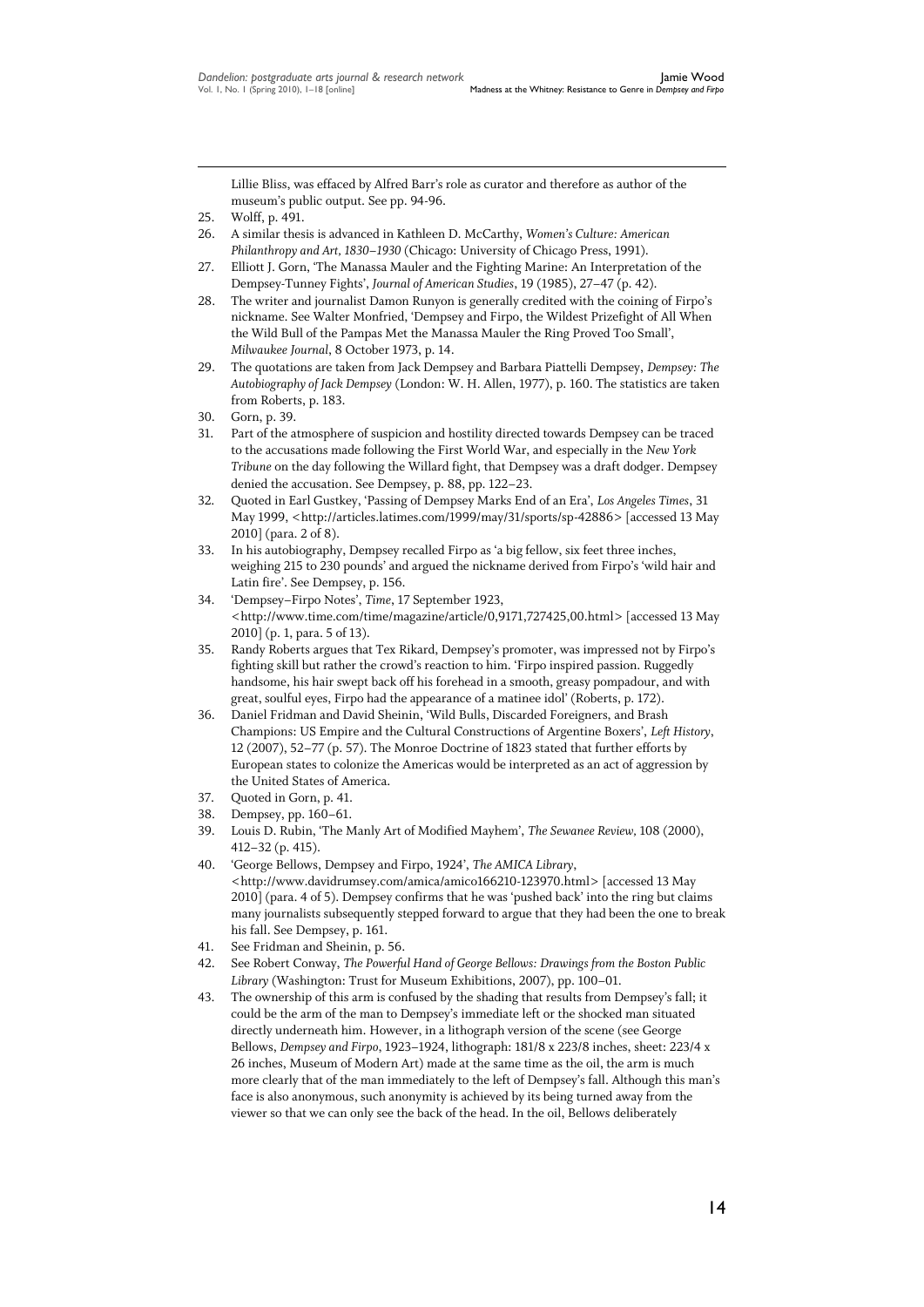accentuates the facelessness by having it lost in the glare of the ring lights. During the Second World War, the United States Armed Forces commissioned a photographic facsimile of this lithograph to be distributed to soldiers (see ‗American Treasures of the Library of Congress: "Dempsey and Firpo"

<http://www.loc.gov/exhibits/treasures/tri025.html> [accessed 13 May 2010]). Whether this was designed to celebrate Dempsey's heroism or to celebrate a draft dodger knocked from the ring is unclear.

- 44. In contrast, Firpo's loss only added to his celebrity in Argentina. Before the fight his name had been loaned to a variety of goods including Firpo Form-Fitting Shoes and Firpo Fedoras. On the morning after the fight he signed an agreement to sponsor a customised sports car imported into Argentina called the Firpo Stutz Bearcat (see Fridman and Sheinin, p. 55). After the fight his name was added to schools, streets, and soccer teams. He is buried in the Recoleta Cemetery in Buenos Aires, along with several Argentine presidents and Eva Peron. See 'Still a Knockout: Dempsey-Firpo a Short Fight, But Its Gone the Distance', Vic Ziegel, *New York Daily News*, 14 September 2003, <http://www.nydailynews.com/archives/sports/2003/09/14/2003-09- 14\_still\_a\_knockout\_dempsey-fir.html> [accessed 13 May 2010].
- 45. In 1932 such was the body of work that a full show devoted to boxing and wrestling art was staged at the Knoedler Gallery. See Edward Alden Jewell, 'Art In Review: Boxing and Wrestling as Subjects for the Artists — Bouts, Rounds and Referees', *New York Times*, 8 April 1932, section Art-Radio-Books, p. 19. In 1931 the Whitney's collection included other pieces of art related to boxing including Mahroni Young's undated bronze entitled *Boxer*.
- 46. The strangeness of *Dempsey and Firpo* is perhaps most clear in the contrast with *Introducing Georges Carpentier*. In both cases Bellows was on assignment as a contracted newspaper journalist and in both cases Bellows depicted himself in the audience, as a participant in the drama. Stylistically, however, the paintings are radically different.
- 47. Rebecca Zurier describes how Bellows typically used the cartoonist's technique of distortion and reduction of detail to convey horror and violence. See *Picturing the City: Urban Vision and the Ashcan School* (Berkeley: University of California Press, 2006), pp. 234–38.
- 48. Linda Nochlin, *The Body in Pieces: The Fragment as a Metaphor of Modernity* (London: Thames and Hudson, 1994), pp. 36-37.
- 49. The referee's very visible presence in Bellows's painting serves to remind us of the importance of his moral authority. 'The referee is our intermediary in the fight', says Joyce Carol Oates. ‗He is our moral conscience extracted from us as spectators.' See *On Boxing* (New York: Harper Perennial, 2006), p. 47.
- 50. Harold J. McWhinnie, 'A Review of the Use of Symmetry, the Golden Section and Dynamic Symmetry in Contemporary Art', *Leonardo*, 19, 241–45 (p. 242).
- 51. The idea that Bellows's adoption of theory resulted from the influence of the Armory Show is widely accepted but has been subject to challenge in recent years. Robert Hughes argues that 'after 1914', Bellows's art changed, as a result of 'his first sight of modern European painting en masse, at the 1913 Armory Show'. See *American Visions: The Epic History of Art in America* (London: The Harvill Press, 1997), p. 335. Conway, however, points to some recent academic work, especially that of Michael Quick, which has argued that Bellows used similar systems prior to the Armory Show. It does however seem clear that Bellows placed a good deal of emphasis on Hambidge late in his career. Conway quotes Bellows in a 1920 interview with *The American Architect* saying ‗I believe [Hambidge's theory] to be as profound as the law of the lever or the law of gravitation'. See Conway, pp. 27–36.
- 52. For Lewis, the backside is clearly gendered as feminine, further disrupting Woolf's gendered opposition of modernism and realism.
- 53. Jacques Derrida, ‗The Law of Genre', trans. by Avital Ronell, *Critical Inquiry*, 7 (1980), 55– 81 (p. 56).
- 54. John Frow, *Genre* (Routledge: Abingdon, 2006), p. 26.
- 55. Frow, p. 26.

- 56. Derrida, p. 81.
- 57. More, p. 10.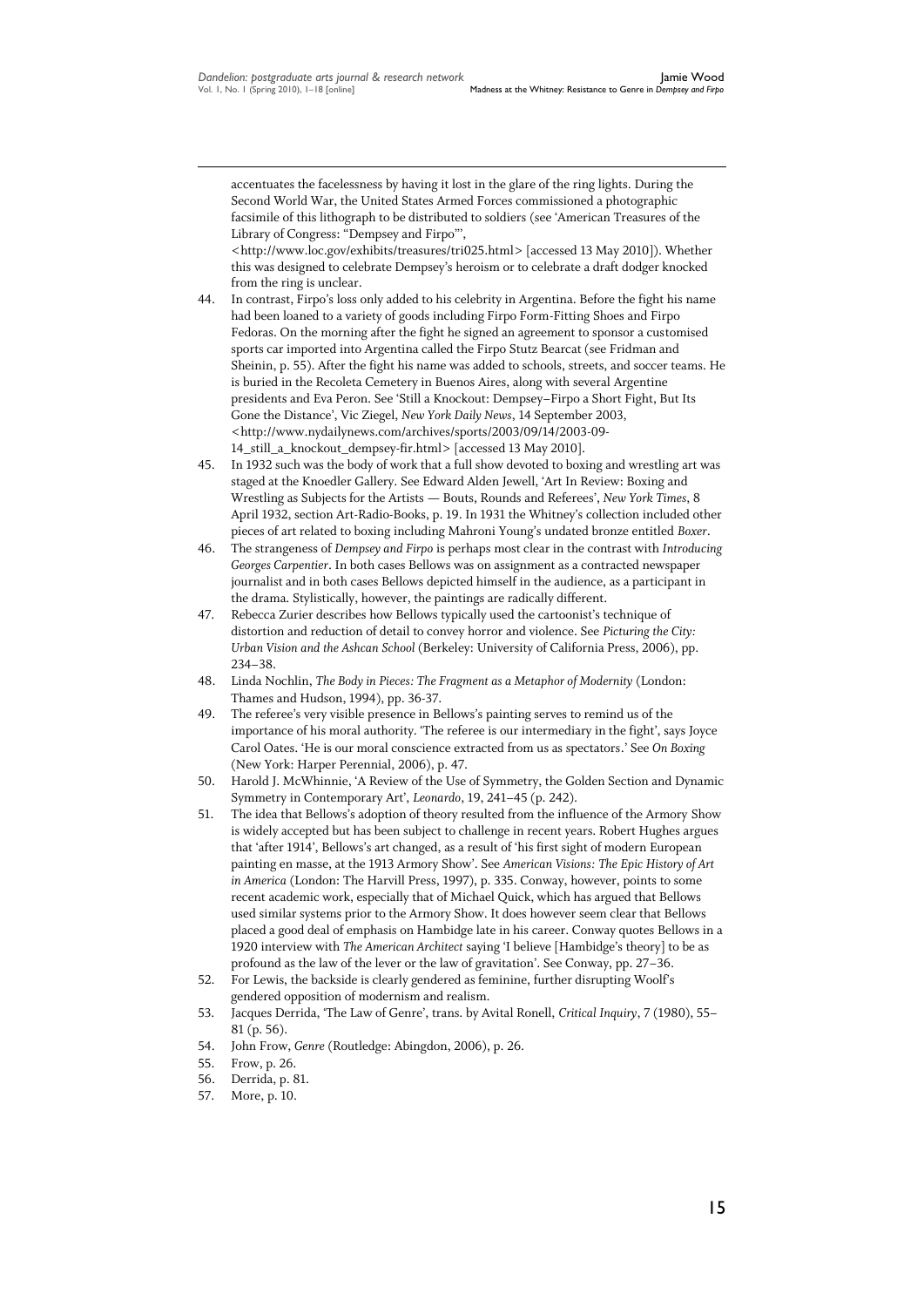- 58. Hankins documents that the position at the Museum of Modern Art was in practice not so clear. Originally, Barr had wanted the museum to open with an American exhibition focused on artists such as Eakins. Barr wanted to appeal to both the public and the New York art community. He was overruled, however, by Rockefeller, Bliss, and Sullivan, who favoured the post-impressionists (Hankins, pp. 96–97). Sybil Kantor, in her biography of Barr, says: 'The choice of a European show for the grand opening was a portent of future controversies. Barr was the target of a never-ending harangue by the museum-going public and the art world, accusing him of leaning toward the European avant-garde, and he was constantly defending his choices.' See *Alfred H. Barr, Jr. and the Intellectual Origins of the Museum of Modern Art* (Cambridge, MA: MIT Press, 2002), pp. 213–14.
- 59. ‗American Art and the Museum', *The Bulletin of the Museum of Modern Art*, 8 November 1940, 3–26 (p. 3).
- 60. Maxwell L. Anderson, ‗Notes on the Mission of the Museum of American Art', *American Art*, 13 (1999), 84–86 (p. 85).
- 61. I am grateful to James Emmott for his interesting suggestion that there is also an analogy to be drawn between the stretched rope of the ring as a masculine symbol and the more feminine velvet rope that is often seen in galleries in front of paintings. Although the surviving photographs (see Hankins pp. 292, p. 301) show that no ropes were present at the Whitney, the issue of the space of the spectator and that of the canvas was an important issue in New York galleries following Stieglitz's radical practices at *291*. Both analyses of the ropes suggest that Whitney and Force where ultimately interested in the relationship between the spectacle and contest of boxing and that of the New York art scene.
- 62. Berman records a speech by the art critic Christopher Morley, ‗bowled over by *Dempsey and Firpo*', at the museum's inauguration in which this analogy is drawn. Morley is recorded as having said: ‗This is not just a museum; it is a ring; not a ring-around-the rosy but the squared circle of combative and contemporary talents'. It is interesting however that Morley's comments also point to combat beyond the ring itself, between the American artists in the museum and those beyond it. In this context the painting is a symbol of visceral opposition. See Berman, *Rebels on Eighth Street*, p. 311.
- 63. Bellows did, however, exhibit other work at Gertrude Whitney's ‗Studio building on Eighth Street' between 1904 and 1910, and would therefore surely have been considered a member of the Club. See Force, p. 7.
- 64. Berman, *Rebels on Eighth Street*, p. 311.
- 65. Avis Berman, ‗The Force Behind the Whitney', *American Heritage Magazine*, <http://www.americanheritage.com/articles/magazine/ah/1989/6/1989\_6\_102.shtml> [accessed 13 May 2010] (para. 41 of 46).
- 66. Wolff, p. 486.

- 67. More, p. 11. Flora Miller Biddle, Gertrude Whitney's granddaughter, president of the Whitney from 1977 to 1995, and currently the Whitney's Honorary Chairman, later described the 'root and character' of the Whitney as being 'to show and to buy work by living artists'. See *The Whitney Women and the Museum They Made* (New York: Arcade Publishing, 1999), p. 69.
- 68. Hughes says that Bellows's ‗1924 painting of Jack Dempsey knocking Luis Firpo out of the ring [is] a marionette's ballet compared to *Stag at Sharkeys* (p. 335). Note that Hughes incorrectly reads the painting's narrative. However, Conway supports Hughes when he argues that 'after his [Bellows's] encounter with Hambidge in 1917, he occasionally lost [a perfect balance of planning and spontaneity]' (p. 35). Zurier makes no mention of *Dempsey and Firpo* in her analysis of Bellows's boxing pictures (pp. 238–45).
- 69. The painting had been exhibited at the Metropolitan Museum of Art as part of an exhibition to mark Bellows's death on 8 January 1925. The exhibition ran from 12 October to 22 November 1925. See H. B. Wehle, ‗The George Bellows Exhibition', *The Metropolitan Museum of Art Bulletin*, 20 October 1925, 233-37 (p. 236).
- 70. Berman, 'The Force Behind the Whitney', (para. 41 of 46). Bellows's widow had initially asked for \$25,000. But the \$18,750 eventually paid for the canvas would not be exceeded as a purchase price by the Whitney until 1960. To put the acquisition in context, O'Keeffe's *Skunk Cabbage* was purchased for only \$450. More important O'Keeffe canvases such as *The Mountain, New Mexico* (1931) and *The White Flower* (1929) were purchased by Whitney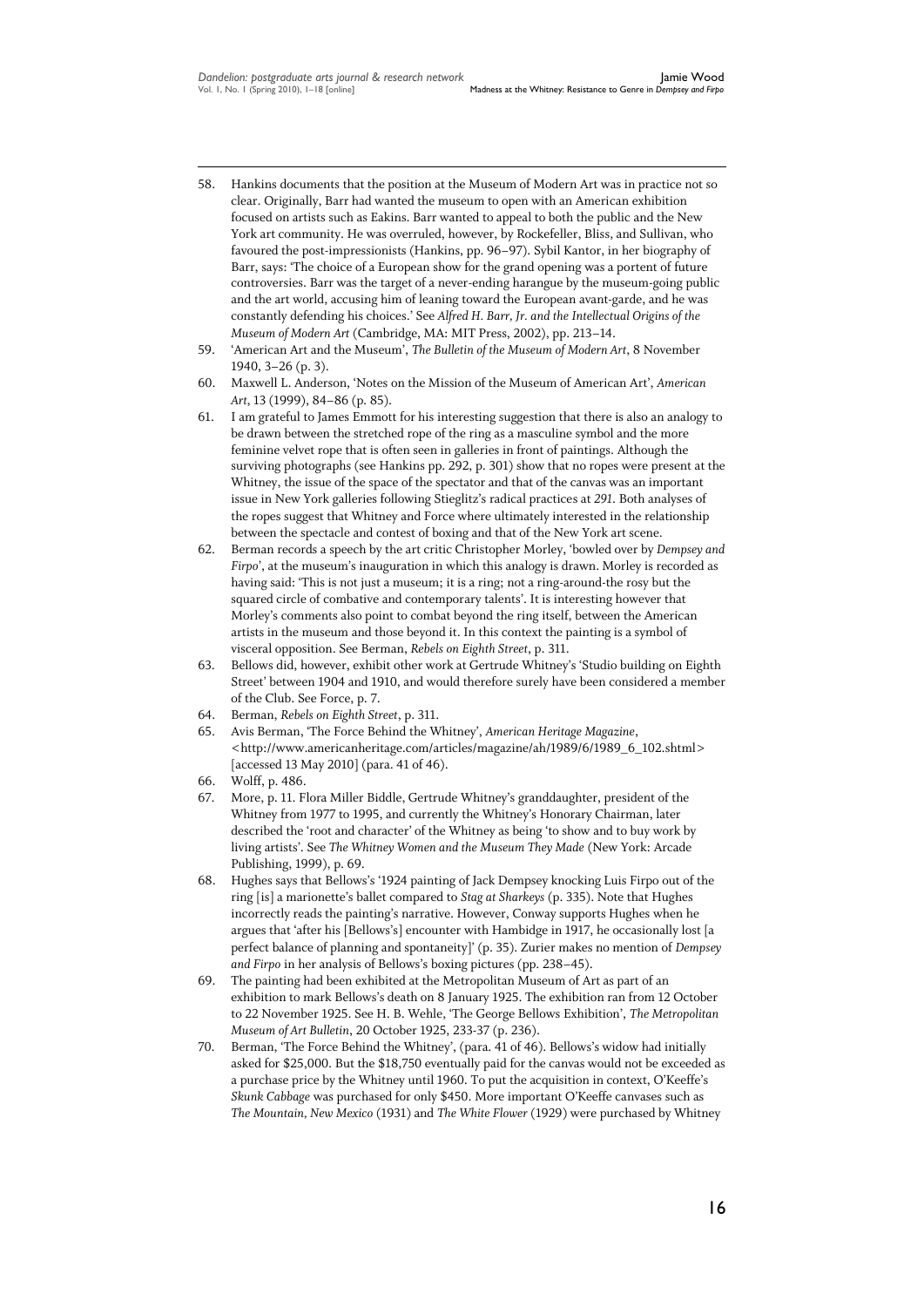and Force at prices between \$2,500 and \$3,500. The Hopper, *Early Sunday Morning*, was also priced at \$2,500. See Berman, *Rebels on Eighth Street*, p. 288, pp. 303-04.

- 71. This theory of modernism is taken from Peter Bürger, *Theory of the Avant-Garde*, trans. by Michael Shaw (Minneapolis: University of Minnesota Press, 2007).
- 72. Quoted in *New York Times*, 18 November 1931.
- 73. Force, pp. 7–8.

74. For a detailed analysis of Hoover's crucial role in the passing of the Smoot-Hawley Act see Kumiko Koyama, 'The Passage of the Smoot–Hawley Tariff Act: Why Did the President Sign the Bill?', *Journal of Policy History*, 21 (2009), pp. 163–86. For a detailed economic assessment of this period, see Amity Shales, *The Forgotten Man: A New History of the Great Depression* (London: Jonathan Cape, 2007).

## Works Cited

- Anderson, Maxwell L., 'Notes on the Mission of the Museum of American Art', *American Art*, 13 (1999), 84–86
- Berman, Avis, ‗The Force Behind the Whitney', *American Heritage Magazine* 40 (1989), at <http://www.americanheritage.com/articles/magazine/ah/1989/6/1989\_6\_102.shtml> [accessed 13 May 2010]
- —— *Rebels on Eighth Street: Juliana Force and the Whitney Museum of American Art* (New York: Atheneum, 1990
- Broun, Elizabeth, 'Telling the Story of America', in *Museum Studies: An Anthology of Contexts*, ed. by Bettina Messias Carbonell (Blackwell: London, 2004), pp. 296–301 (p. 298)
- Bürger, Peter, *Theory of the Avant-Garde*, trans. by Michael Shaw (Minneapolis: University of Minnesota Press, 2007)
- Burroughs, Bryson, ‗The Whitney Museum of American Art', *The Metropolitan Museum of Art Bulletin*, 27 (1932), 42–44
- Conway, Robert, *The Powerful Hand of George Bellows: Drawings from the Boston Public Library* (Washington: Trust for Museum Exhibitions, 2007).Dempsey, Jack, and Barbara Piattelli Dempsey, *Dempsey: The Autobiography of Jack Dempsey* (London: W. H. Allen, 1977), p. 160
- Derrida, Jacques, ‗The Law of Genre', trans. by Avital Ronell, *Critical Inquiry*, 7 (1980), 55–81
- Force, Juliana R., 'Foreword', in Whitney Museum of American Art: Catalogue of the Collection (New York: Whitney Museum of American Art, 1931), pp. 7–8
- Fridman, Daniel and David Sheinin, 'Wild Bulls, Discarded Foreigners, and Brash Champions: US Empire and the Cultural Constructions of Argentine Boxers', *Left History*, 12 (2007), 52–77
- Frow, John, *Genre* (Routledge: Abingdon, 2006)
- Gorn, Elliott J., 'The Manassa Mauler and the Fighting Marine: An Interpretation of the Dempsey-Tunney Fights', *Journal of American Studies*, 19 (1985), 27–47 (p. 42)
- Guilbaut, Serge, *How New York Stole the Idea of Modern Art: Abstract Expressionism, Freedom, and the Cold War*, trans. by Arthur Goldhammer (Chicago: The University of Chicago Press, 1983)
- Gustkey, Earl, ‗Passing of Dempsey Marks End of an Era', *Los Angeles Times*, 31 May 1999, <http://articles.latimes.com/1999/may/31/sports/sp-42886> [accessed 13 May 2010]
- Hankins, Evelyn Carol, 'Homes for the Modern: En/Gendering Display in New York City, 1913-1939' (unpublished doctoral thesis, Stanford University, 1999)
- Hughes, Robert, *American Visions: The Epic History of Art in America* (London: The Harvill Press, 1997)
- Jewell, Edward Alden, 'Art In Review: Boxing and Wrestling as Subjects for the Artists Bouts, Rounds and Referees', *New York Times*, 8 April 1932, section Art-Radio-Books, p. 19
- Kantor, Sybil, *Alfred H. Barr, Jr. and the Intellectual Origins of the Museum of Modern Art* (Cambridge, MA: MIT Press, 2002), pp. 213–14
- Koyama, Kumiko, 'The Passage of the Smoot-Hawley Tariff Act: Why Did the President Sign the Bill?', *Journal of Policy History*, 21 (2009), 163–86
- Lewis, Wyndham, *Paleface: The Philosophy of the Melting Pot* (New York: The Gordon Press, 1972), p. 117